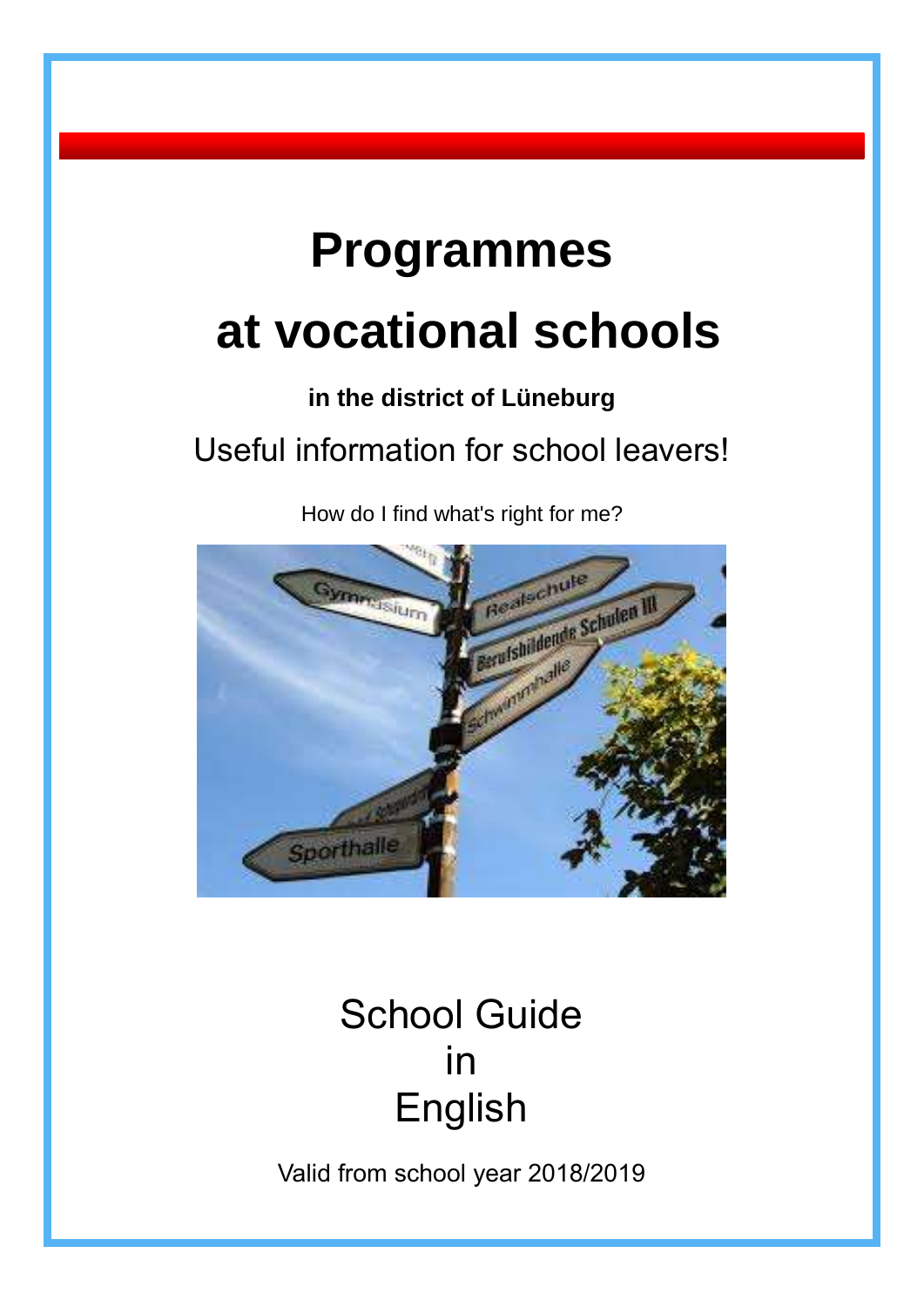## **Table of contents**

| 1.   |                                                                                  |
|------|----------------------------------------------------------------------------------|
| 2.   |                                                                                  |
| 2.1. |                                                                                  |
| 2.2. |                                                                                  |
| 2.3. |                                                                                  |
| 2.4. | Finishing school with secondary school certificate I - secondary school diploma6 |
| 2.5. |                                                                                  |
| 2.6. | Finishing school with general university entrance qualifications 7               |
| 2.7. |                                                                                  |
| 2.8. |                                                                                  |
| 2.9. |                                                                                  |
| 3.   |                                                                                  |
| 3.1  |                                                                                  |
|      |                                                                                  |
|      |                                                                                  |
|      |                                                                                  |
|      |                                                                                  |
|      |                                                                                  |
|      |                                                                                  |
| 4.   |                                                                                  |
| 5.   |                                                                                  |
| 5.1  |                                                                                  |
| 5.2. |                                                                                  |
| 5.3. |                                                                                  |
| 5.4. |                                                                                  |
| 5.5. |                                                                                  |
| 5.6. |                                                                                  |
| 5.7. |                                                                                  |
| 5.8. |                                                                                  |
| 5.9. |                                                                                  |
| 6.   |                                                                                  |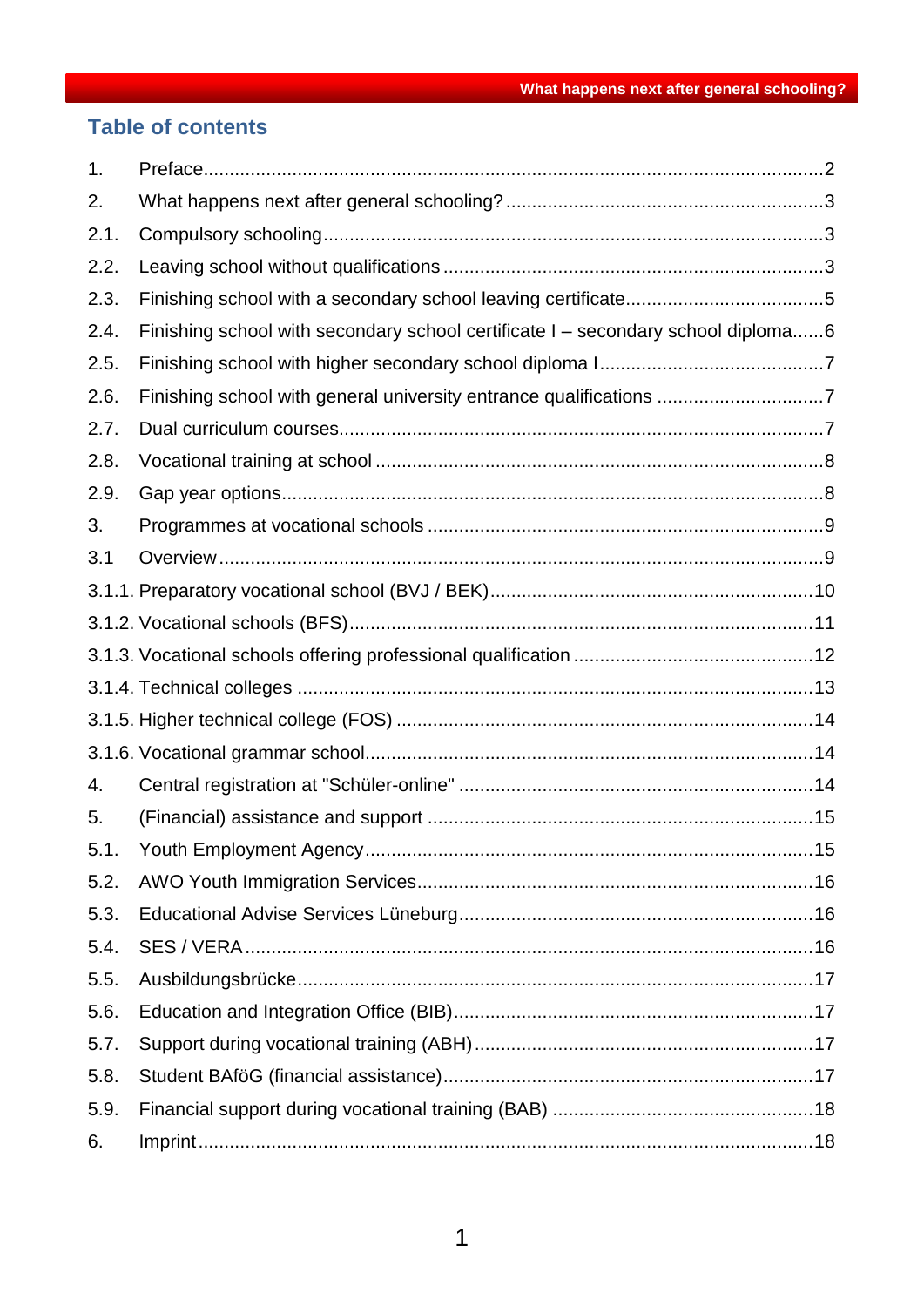#### <span id="page-2-0"></span>**1. Preface**

Dear Parents,

many adolescents are daunted by the question of what to do next when they leave general schooling. The questions on their minds include: "Which are my abilities and strengths?", "What interests me?", "What suits me?", "Where do I go from here: an apprenticeship or back to school for higher qualifications?"

Parents and guardians are role models and important sounding boards for their children, so they play a crucial part in the decision on which career choices to make after leaving general schooling. Often they are supporters, advisers, problem-solvers and fellow planners on the journey into professional life. The process of selecting a profession may take several years. So besides knowing the aptitudes of their children and being aware of their own role in this process, parents may need to have insight into the broad variety of options available for professional education. Decisions that children make about their own futures may therefore depend on the extent to which their parents are familiar with the education system and the programmes available in the region as well. This multilingual Parent Guide was developed to ensure that as many parents as possible have this information at their fingertips. It can help them find *common ground* with their children and provide meaningful support in the process of making career choices.

Besides general information, the Guide also outlines the educational programmes the children can select depending on their current school qualifications, as well as the courses they are eligible to attend at the vocational schools in Lüneburg.

Broadly speaking, starting an apprenticeship is an attractive and worthwhile objective. Many sectors are urgently looking for specialists, offering workplaces with opportunities for additional qualifications further down the line as well. But vocational schools can present a sensible alternative for adolescents who have not yet developed the maturity needed for an apprenticeship, or who would first like to obtain school qualifications that entitle them to study at a technical or general university.

It's not easy to negotiate the broad variety of training professions and educational programmes and to make the right decision, so adolescents frequently tend to narrow their choice to just a few professional and educational avenues that are attractive to many. It is therefore more difficult to be awarded a place in these areas. These days, general schools do a lot more to prepare their students for professional life. But it may still be wise to seek advice from a competent professional organisation (refer to 5, page 16 and the following).

With the best wishes for the future of your children.

## *RDL-Team*

#### **Region of Learning**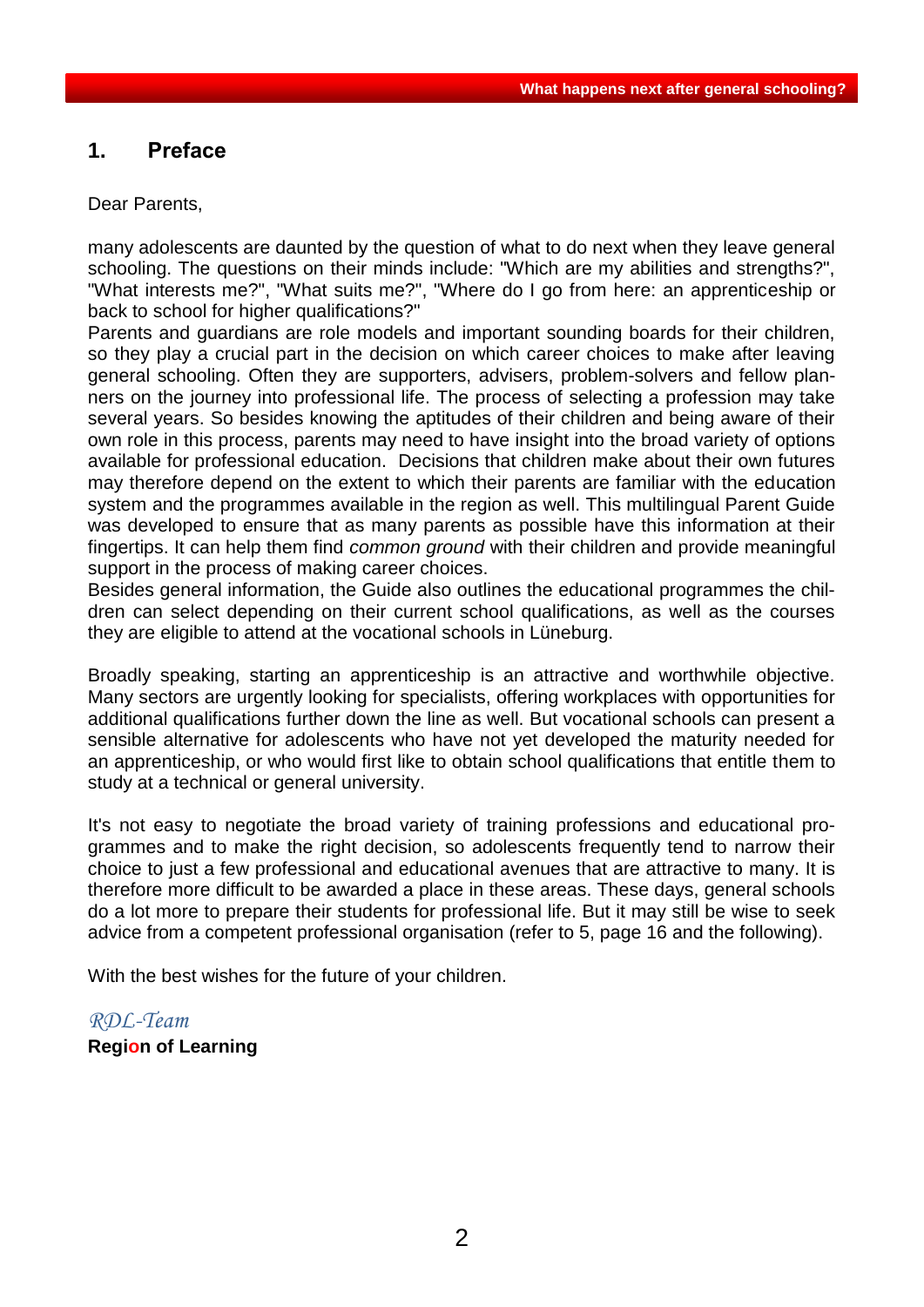## <span id="page-3-0"></span>**2. What happens next after general schooling?**

## <span id="page-3-1"></span>**2.1. Compulsory schooling**

Children in Lower Saxony are required to complete 12 years of schooling. This means attending a public school (Sections 63 (1)(1) and 65 (1), in conjunction with Section 64 Lower Saxony Education Act (NSchG)). Exceptions require approval from the Lower Saxony Department of Education according to Section 69 (4) (attendance of a sheltered workshop for adolescents or people with special needs or similar workshops and businesses).

#### **Premature end**

Compulsory schooling ends when the student has completed at least nine years at a general school, followed by at least one year at a full-time vocational school, a sheltered workshop for adolescents and people with special needs, or another institution (including businesses) according to Section 69 (4).

#### **Suspension of compulsory schooling**

Compulsory schooling may be suspended upon application. Section [70 \(1–5\) NSchG de](http://www.landesschulbehoerde-niedersachsen.de/themen/schuler/schulbesuch/schulpflicht/ruhen-der-schulpflicht)[fines the conditions for](http://www.landesschulbehoerde-niedersachsen.de/themen/schuler/schulbesuch/schulpflicht/ruhen-der-schulpflicht) suspension of compulsory schooling. Compulsory schooling is suspended to complete a gap year in the voluntary social or environmental year programmes (refer also to 2.9).

## <span id="page-3-2"></span>**2.2. Leaving school without qualifications**

School qualifications open the door to professional advancement. But there are plenty of ways to get back on track if it doesn't work out the first time round.

- Students can attend a preparatory vocational year at a vocational school, which lets them study for the secondary school leaving certificate and get ready for an apprenticeship.
- There are other ways to start professional life as well. Students who complete an apprenticeship are automatically awarded their secondary school leaving certificate. It is therefore worthwhile considering all avenues into the world of work.

We will use these pages to explain some of the options offered by the vocational schools. Feel free to contact the admin offices in the vocational schools to obtain information about the courses. But the student's personal situation will ultimately decide which choice is best.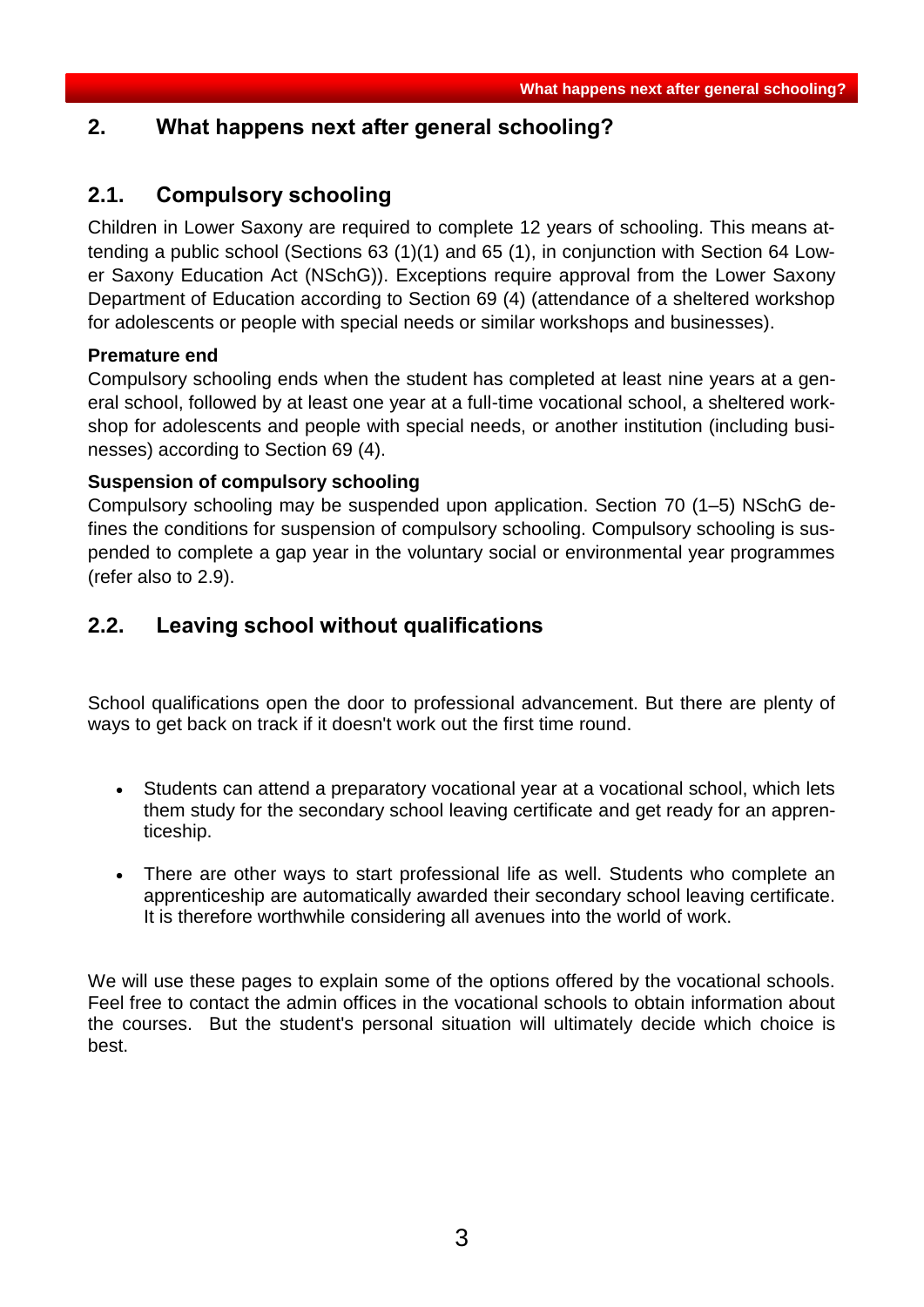**What happens next after general schooling?** 

# **Leaving school without qualifications**

| Preparatory<br>vocational year                                                                                                                                                                                                                                                    | Vocational<br>foundation class                                                                                                                                                                                                                                       | Apprenticeship<br>in the<br>dual curriculum<br>system<br>(vocational col-<br>lege)                                                                                                                                                                                                                                                                                 |
|-----------------------------------------------------------------------------------------------------------------------------------------------------------------------------------------------------------------------------------------------------------------------------------|----------------------------------------------------------------------------------------------------------------------------------------------------------------------------------------------------------------------------------------------------------------------|--------------------------------------------------------------------------------------------------------------------------------------------------------------------------------------------------------------------------------------------------------------------------------------------------------------------------------------------------------------------|
| <b>BBS II:</b><br><b>Building</b><br>Painting<br>Woodwork<br>Personal hygiene<br><b>Metalwork</b><br><b>Textiles</b><br><b>BBS III:</b><br>Home economics and<br>care<br>Home economics and<br>farming                                                                            | <b>BBS II:</b><br><b>Building</b><br>Woodwork<br>Personal hygiene<br><b>Metalwork</b><br><b>BBS III:</b><br>Home economics and<br>care                                                                                                                               | <b>BBSI:</b><br>Commercial profes-<br>sions<br><b>Business professions</b><br>Administrative pro-<br>fessions<br><b>BBS II:</b><br><b>Building</b><br>Painting<br>Woodwork<br>Personal hygiene<br><b>Metalwork</b><br><b>Textiles</b><br><b>BBS III:</b><br>Farming<br><b>Health and</b><br>dental technology<br><b>Hotel trade</b><br>Catering<br>Food technology |
| The preparatory<br>vocational year gets you<br>ready to attend the voca-<br>tional<br>foundation class, where<br>you will obtain your sec-<br>ondary school leaving cer-<br>tificate. You also have the<br>option of advancing to a<br>vocational school or an<br>apprenticeship. | The vocational foundation<br>class lets you improve the<br>grade of your secondary<br>school leaving certificate<br>and gives you time to<br>make career choices.<br>You also have the option<br>of advancing to a voca-<br>tional school or an ap-<br>prenticeship. | Most dual curriculum ap-<br>prenticeships last 2 to 3.5<br>vears.<br>Graduates are then eligi-<br>ble to attend a higher<br>technical college<br>(year 12)<br>or a technical college.                                                                                                                                                                              |

**Additional information: refer to 3. Programmes at vocational schools**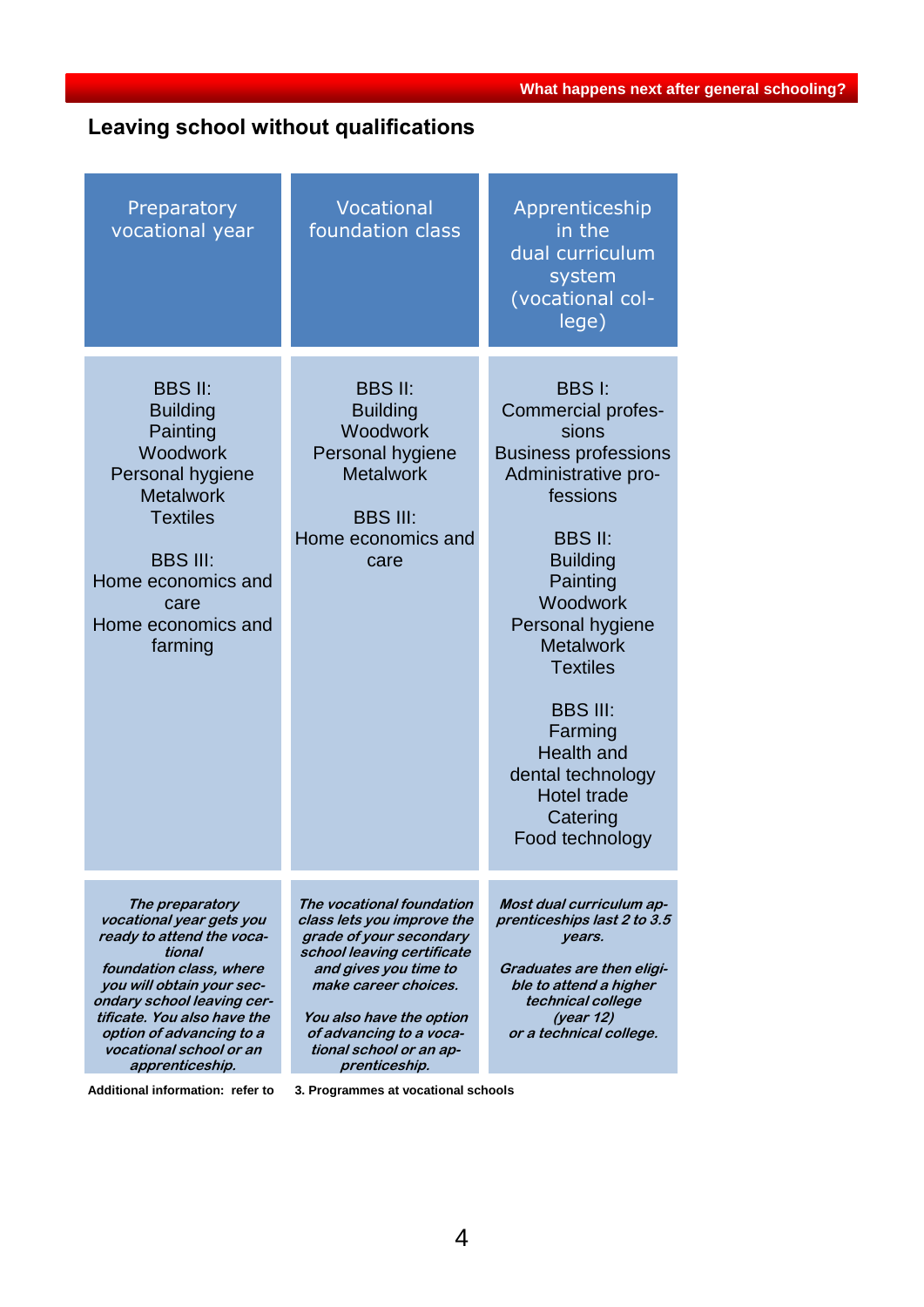# <span id="page-5-0"></span>**2.3. Finishing school with a secondary school leaving certificate**

| Apprenticeship<br>in the<br>dual curriculum<br>system<br>(vocational col-<br>lege)                                                                                                                                                                                                                                                                                      | Vocational<br>foundation class                                                                                                                                                                                                                                              | One-year<br>vocational school                                                                                                                                                                                                                                                                                                                         | Two-year<br>vocational school<br>(requires successful<br>completion of the one-<br>year vocational school<br>with a grade point aver-<br>age of 3.0)                                                                                                                              |
|-------------------------------------------------------------------------------------------------------------------------------------------------------------------------------------------------------------------------------------------------------------------------------------------------------------------------------------------------------------------------|-----------------------------------------------------------------------------------------------------------------------------------------------------------------------------------------------------------------------------------------------------------------------------|-------------------------------------------------------------------------------------------------------------------------------------------------------------------------------------------------------------------------------------------------------------------------------------------------------------------------------------------------------|-----------------------------------------------------------------------------------------------------------------------------------------------------------------------------------------------------------------------------------------------------------------------------------|
| <b>BBSI:</b><br>Commercial pro-<br>fessions<br><b>Business profes-</b><br>sions<br>Administrative pro-<br>fessions<br><b>BBS II:</b><br><b>Building</b><br>Painting<br>Woodwork<br>Personal hygiene<br><b>Metalwork</b><br><b>Textiles</b><br><b>BBS III:</b><br>Farming<br><b>Health and</b><br>dental technology<br><b>Hotel trade</b><br>Catering<br>Food technology | <b>BBS II:</b><br><b>Building</b><br><b>Woodwork</b><br>Personal hygiene<br><b>Metalwork</b><br><b>BBS III:</b><br>Home economics<br>and<br>care                                                                                                                            | <b>BBSI:</b><br><b>Business</b><br><b>BBS II:</b><br><b>Building</b><br><b>Electrics</b><br>Woodwork<br>Personal hygiene<br><b>Metalwork</b><br><b>Textiles</b><br><b>BBS III:</b><br>Farming<br>Catering<br>Home economics<br>and care                                                                                                               | <b>BBSI:</b><br><b>Business</b><br><b>BBS II:</b><br>Technology<br><b>BBS III:</b><br><b>Nutrition</b><br>Home economics<br>Care<br>Social education                                                                                                                              |
| <b>Most dual curriculum</b><br>apprenticeships last 2<br>to 3.5 years.<br><b>Graduates are then</b><br>eligible to attend a<br>higher technical col-<br>lege<br>(year 12)<br>or a technical college.                                                                                                                                                                    | The vocational founda-<br>tion class lets you im-<br>prove the grade of your<br>secondary school leav-<br>ing certificate and<br>gives you time to make<br>career choices.<br>You also have the op-<br>tion of advancing to a<br>vocational school or an<br>apprenticeship. | The vocational school<br>can be credited as the<br>first year of an appren-<br>ticeship.<br><b>Successful completion</b><br>of the one-year voca-<br>tional school with a<br>grade point average of<br>3.0 or better entitles<br>students to progress to<br>year 2 of the vocational<br>school, where they can<br>earn a secondary<br>school diploma. | <b>Students of the two-</b><br>year vocational school<br>can earn their second-<br>ary school diploma, i.e.<br>their higher secondary<br>school diploma.<br>They require a grade<br>point average of 3.0 in<br>order to attend the two-<br>year vocational school<br>$(year 2)$ . |

**Additional information: refer to 3. Programmes at vocational schools**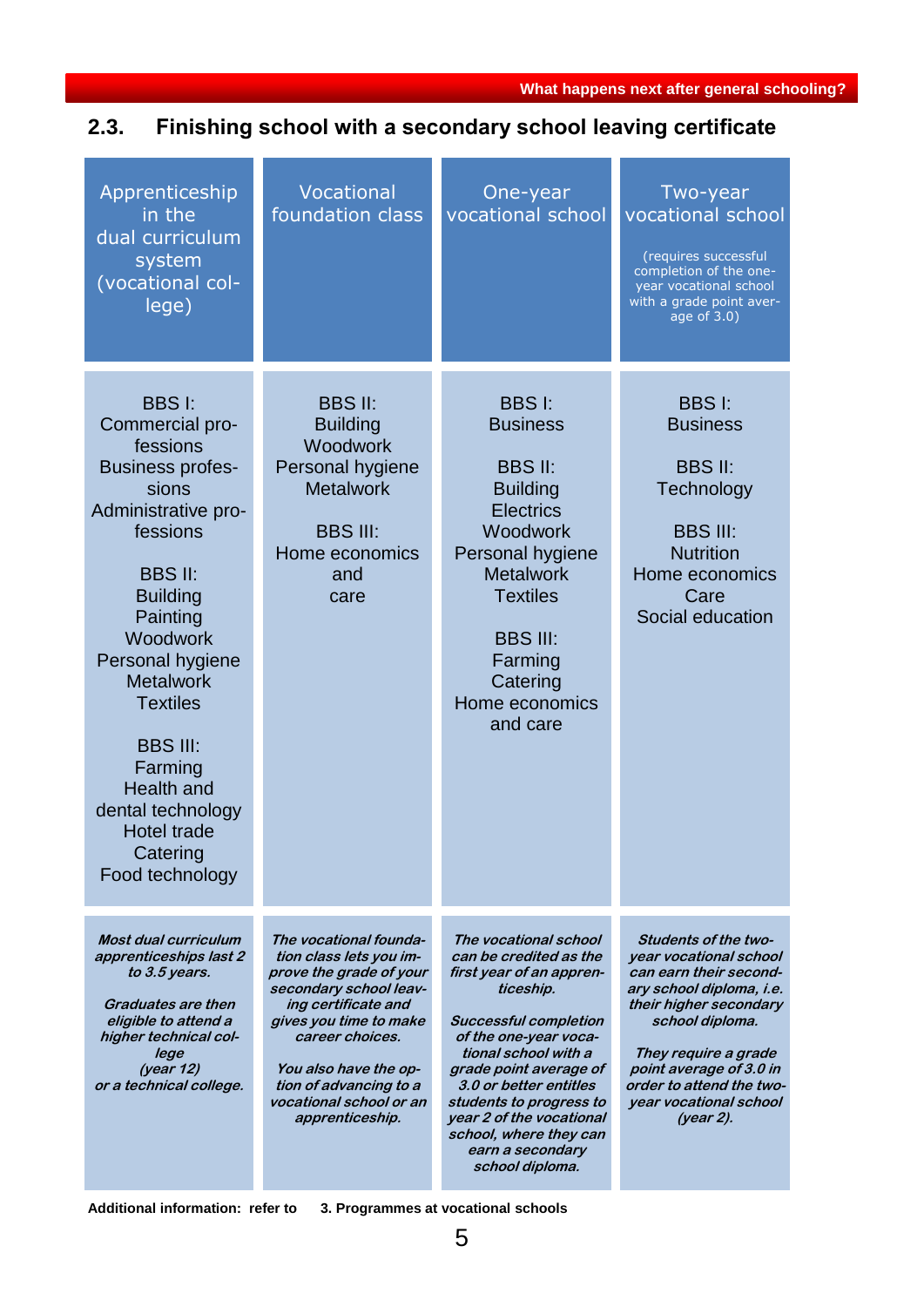## <span id="page-6-0"></span>**2.4. Finishing school with secondary school certificate I – secondary school diploma**

| Apprenticeship<br>in the<br>dual curriculum<br>system<br>(vocational col-<br>lege)                                                                                                                                                                                                                                                                                      | One-year<br>vocational school                                                                                                                                                                                                                                                                              | Higher technical<br>college<br>(years $11$<br>and 12)                                                                                                                                                                                                                                                                                                                    | Vocational<br>grammar school                                                                                                                                                                                                       |
|-------------------------------------------------------------------------------------------------------------------------------------------------------------------------------------------------------------------------------------------------------------------------------------------------------------------------------------------------------------------------|------------------------------------------------------------------------------------------------------------------------------------------------------------------------------------------------------------------------------------------------------------------------------------------------------------|--------------------------------------------------------------------------------------------------------------------------------------------------------------------------------------------------------------------------------------------------------------------------------------------------------------------------------------------------------------------------|------------------------------------------------------------------------------------------------------------------------------------------------------------------------------------------------------------------------------------|
| <b>BBSI:</b><br>Commercial pro-<br>fessions<br><b>Business profes-</b><br>sions<br>Administrative pro-<br>fessions<br><b>BBS II:</b><br><b>Building</b><br>Painting<br>Woodwork<br>Personal hygiene<br><b>Metalwork</b><br><b>Textiles</b><br><b>BBS III:</b><br>Farming<br><b>Health and</b><br>dental technology<br><b>Hotel trade</b><br>Catering<br>Food technology | <b>BBSI:</b><br><b>Business</b><br><b>BBS II:</b><br><b>Building</b><br><b>Electrics</b><br>Woodwork<br>Personal hygiene<br><b>Metalwork</b><br><b>Textiles</b><br><b>BBS III:</b><br>Farming<br>Catering<br>Home economics<br>and care                                                                    | <b>BBSI:</b><br><b>Informatics</b><br>Administration and<br>judicial administra-<br>tion<br><b>Business</b><br><b>BBS II:</b><br>Technology                                                                                                                                                                                                                              | <b>BBSI:</b><br><b>Business</b><br><b>BBS II:</b><br>Technology<br><b>BBS III:</b><br><b>Health and</b><br>social affairs                                                                                                          |
| <b>Most dual curriculum</b><br>apprenticeships last 2 to<br>3.5 years.<br>Graduates are then eligi-<br>ble to attend a higher<br>technical college<br>(year $12$ )<br>or a technical college.                                                                                                                                                                           | The vocational school can<br>be credited as the first<br>year of an apprenticeship.<br><b>Vocational school stu-</b><br>dents with secondary<br>school diploma can study<br>for their higher secondary<br>school diploma. This quali-<br>fication is needed to at-<br>tend a vocational grammar<br>school. | Students who successfully<br>complete the higher tech-<br>nical college are awarded<br>technical university en-<br>trance qualifications.<br><b>Applicants with secondary</b><br>school diploma initially<br>attend year 11 of the high-<br>er technical college; stu-<br>dents who have completed<br>an apprenticeship are<br>eligible to start directly in<br>year 12. | You will be awarded gen-<br>eral university entrance<br>qualifications after gradu-<br>ating from year 13.<br>You are entitled to enrol at<br>a university after success-<br>ful completion of the voca-<br>tional grammar school. |

**Additional information: refer to 3. Programmes at vocational schools**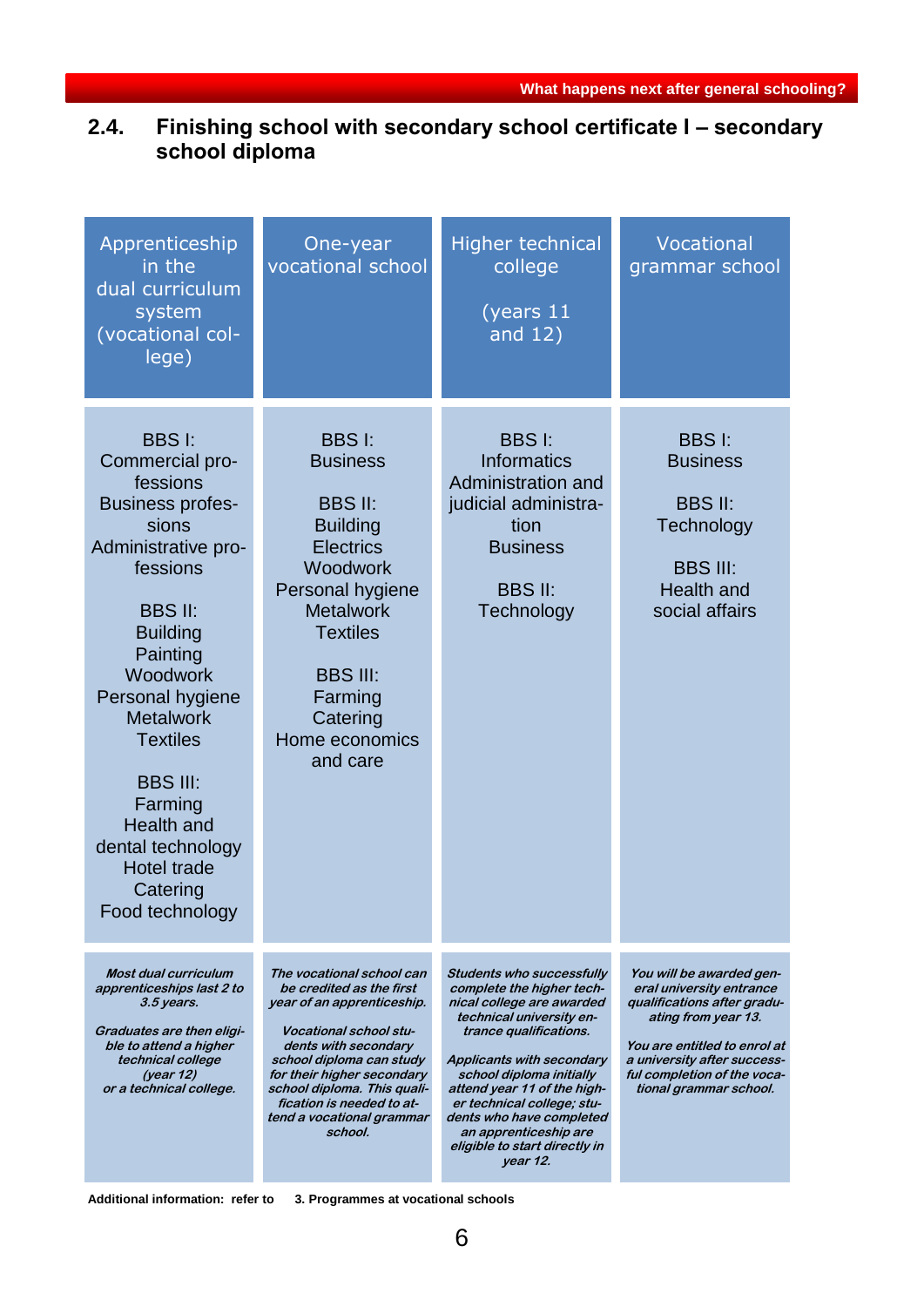## <span id="page-7-0"></span>**2.5. Finishing school with higher secondary school diploma I**

There are plenty of options open to students who leave general schooling with higher secondary school diploma I. They can go on to complete an apprenticeship, or alternatively enrol at higher schools. Here, they can choose between vocational schools to earn professional qualifications or higher technical colleges to sit their technical university entrance examinations. They are even eligible to attend a vocational grammar school and possibly a higher vocational school. Both of these school forms allow students to pass general university entrance qualifications, which entitle them to enrol at a university.

Students who have been awarded their higher secondary school diploma I at a vocational school have the same options as well.

**Please note:** Provided certain conditions are met, young adults who have completed an apprenticeship and have then graduated from year 12 at a higher technical college for business may be entitled to advance to year 13, where they can sit their subject-specific or general university entrance examination.

## <span id="page-7-1"></span>**2.6. Finishing school with general university entrance qualifications**

Students who have earned this qualification and then wish to start an apprenticeship are entitled to apply for a one-year reduction in the course length, provided the training company agrees.

#### <span id="page-7-2"></span>**2.7. Dual curriculum courses**

School qualifications are not mandatory in order to start an apprenticeship, but almost always they are required. Budding apprentices will have to sign an apprenticeship contract with a probationary period of 3–4 months. Apprenticeships usually last 2 to 3.5 years. This form of training is called **dual** curriculum, as it takes place in a company and in the vocational college. Apprentices attend vocational college 1–2 times per week or in blocks. They sit an examination at the end of the course.

Important: Please make sure that your residence status allows you to complete an apprenticeship.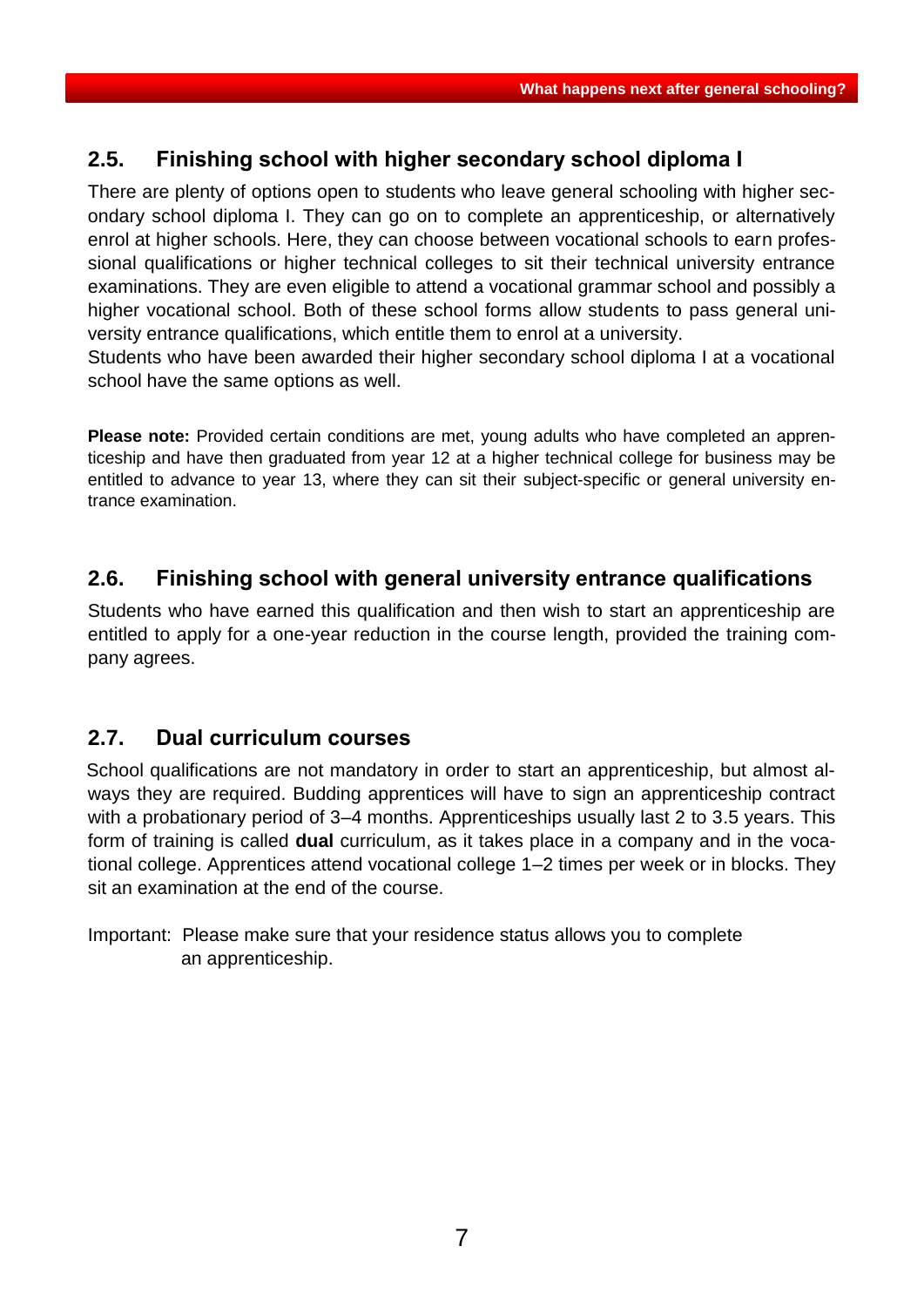## <span id="page-8-0"></span>**2.8. Vocational training at school**

In the district of Lüneburg, the following apprenticeships can be completed at vocational schools, where graduates will receive a state-certified professional qualification.

Refer to 3.1.3 for the individual courses available at the vocational schools.

You will also find information on courses at state-certified private schools under 3.1.

## <span id="page-8-1"></span>**2.9. Gap year options**

Adolescents who would prefer to take some time to choose their profession or are on a waiting list can bridge the time by completing a **Voluntary Social Year** (FSJ), a **Voluntary Environmental Year** (FÖJ), a **Voluntary Cultural Year** (FKJ) or **Social Services Abroad**.

A new option was introduced on 1 July 2011 called **Federal Voluntary Service (BFD)**. It replaces alternative national service, which was abolished together with national service on 30 June 2011.

For more information, visit, among others, www.bundesfreiwilligendienst.de

**FSJ:** The voluntary social year gives young people aged 16 to 27 the opportunity to become familiar with areas of social work and to acquire initial practical experience in the field. A voluntary commitment to the common good and the conscious decision to act in the interests of others are important facilitators of personal development

and an educative experience in the formation of personal values. In the main part the work involves practical activities in not-for-profit organisations.

Besides the "usual" fields in all areas of social commitment, including hospitals, care homes, day care centres and similar, the FSJ is now possible in sport, culture, heritage protection and politics as well.

In most cases it will last 12 months, but the minimum period is 6 months.

For more information, visit, among others: [www.pro-fsj.de](http://www.pro-fsj.de/)

**FÖJ:** The purpose of the voluntary environmental year is to promote self-motivated commitment to green causes and conservation, and it provides opportunities for work in all of the relevant professional areas. It is designed for young persons aged 16 to 26 who have finished their schooling or apprenticeship. It lasts 12 months at most. For more information, visit, among others: www.foej.de

**FKJ / FSJ Culture:** The voluntary cultural year is offered by cultural institutions. Usually participants will be involved in a project in the area of culture. Besides artistic and creative work, they will also provide support in the day-to-day running of the offices (administration, organisation etc.). For more information, visit, among others: www.lkjnds.de

**Social Year Abroad** The FSJ, FÖJ and FKJ can also be completed abroad. A number of church organisations offer opportunities to complete a social year abroad. Visit the websites above for more information.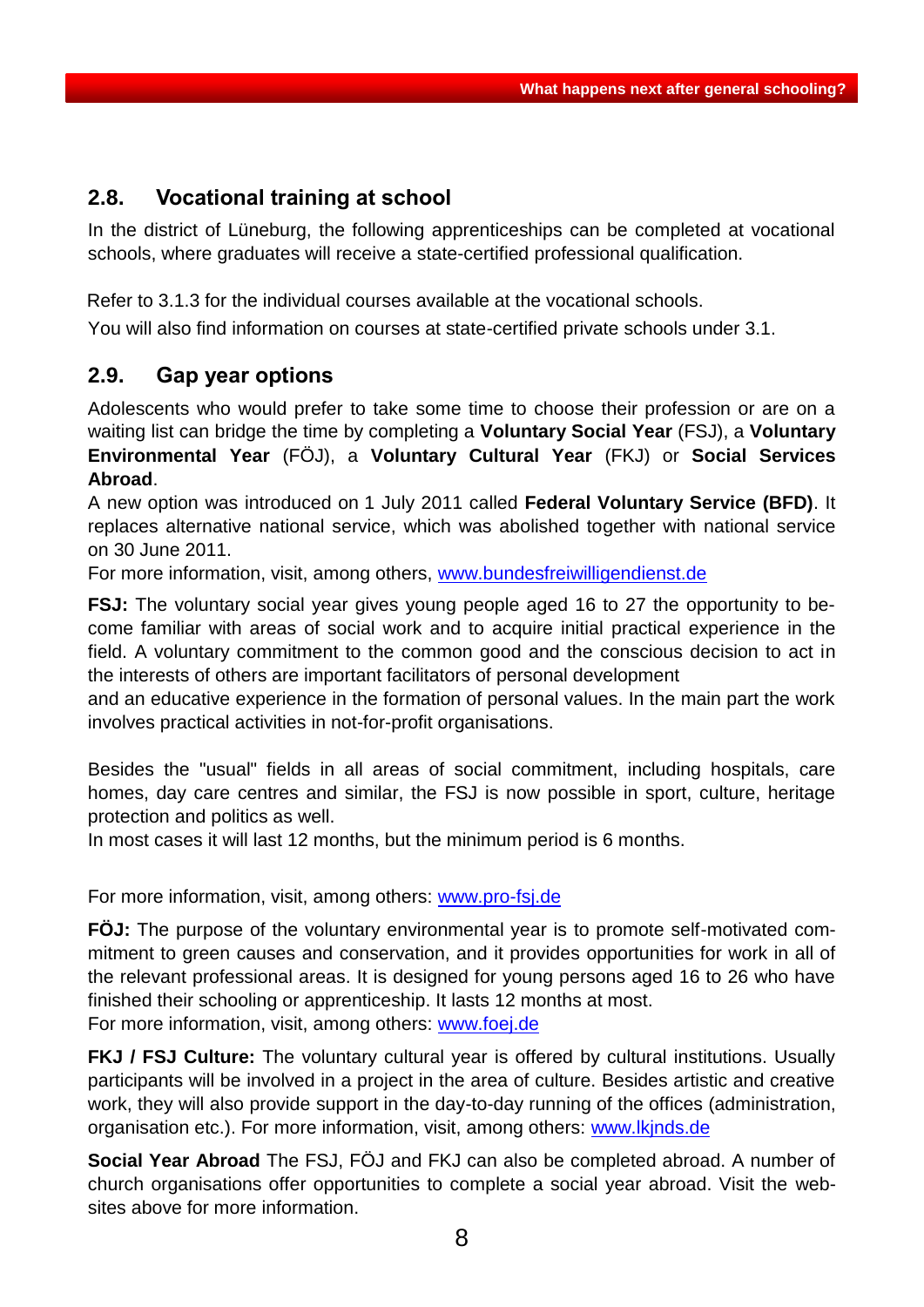## <span id="page-9-0"></span>**3. Programmes at vocational schools**

## <span id="page-9-1"></span>**3.1 Overview**

The district of Lüneburg has three state-run vocational schools:

| <b>BBS</b> I<br>des Landkreises Lüneburg                                                 |                                                                                                                                                                                                   | <b>RR2111</b>                                                                                                                                             |
|------------------------------------------------------------------------------------------|---------------------------------------------------------------------------------------------------------------------------------------------------------------------------------------------------|-----------------------------------------------------------------------------------------------------------------------------------------------------------|
| Retail professions / office<br>professions / IT professions<br>and public administration | Building professions / electri-<br>cal engineering / painting<br>and interior design / automo-<br>tive engineering / woodwork /<br>IT / personal hygiene / met-<br>alwork / textiles and clothing | Farming professions /<br>health, care and dental<br>technology / home econom-<br>ics / hotel trade, catering<br>and food technology / social<br>education |
| www.bbs1-lueneburg.de                                                                    | www.georg-sonnin-schule.de                                                                                                                                                                        | www.bbs3-lueneburg.de                                                                                                                                     |
| Tel: +49 4131-8630-0<br>Fax: +49 4131-8630-112                                           | Tel: +49 4131-889-102<br>Fax: +49 4131-889-171                                                                                                                                                    | Tel: +49 4131-889-221<br>Fax: +49 4131-889-235                                                                                                            |
| Spillbrunnenweg 1<br>21337 Lüneburg                                                      | Am Schwalbenberg 25<br>21337 Lüneburg                                                                                                                                                             | Am Schwalbenberg 26<br>21337 Lüneburg                                                                                                                     |
| info@bbs1-lueneburg.de                                                                   | info@georg-sonnin-schule.de                                                                                                                                                                       | info@bbs3-lueneburg.de                                                                                                                                    |

State-certified private vocational schools:

| Dr. von Morgenstern Schulen<br>Dorette-von-Stern Str. 6<br>21337 Lüneburg                                                               | Tel.: +49 4131 / 789 509-0<br>Fax: 04131 / 789 509-30<br>e-mail: info.LG@morgenstern-schulen.de | Pharmaceutical/technical as-<br>sistant (PTA)<br><b>Beautician</b> |
|-----------------------------------------------------------------------------------------------------------------------------------------|-------------------------------------------------------------------------------------------------|--------------------------------------------------------------------|
| <b>IWK Lüneburg</b> (nursing and geriatric nursing school)<br>Stadtkoppel 14<br>21337 Lüneburg<br>www.i-w-k.de/lueneburg                | Tel. +49 4131-671388<br>Fax +49 4131-681382<br>e-mail: lueneburg@i-w-k.de                       | Geriatric nurse<br>Care assistant<br><b>Remedial therapist</b>     |
| Städtisches Klinikum Lüneburg (school for care professi-<br>ons)<br>Bögelstr. 1<br>21339 Lüneburg<br>e-mail: info@klinikum-lueneburg.de | <b>Nurse</b><br>Nurse and paediatric nurse                                                      |                                                                    |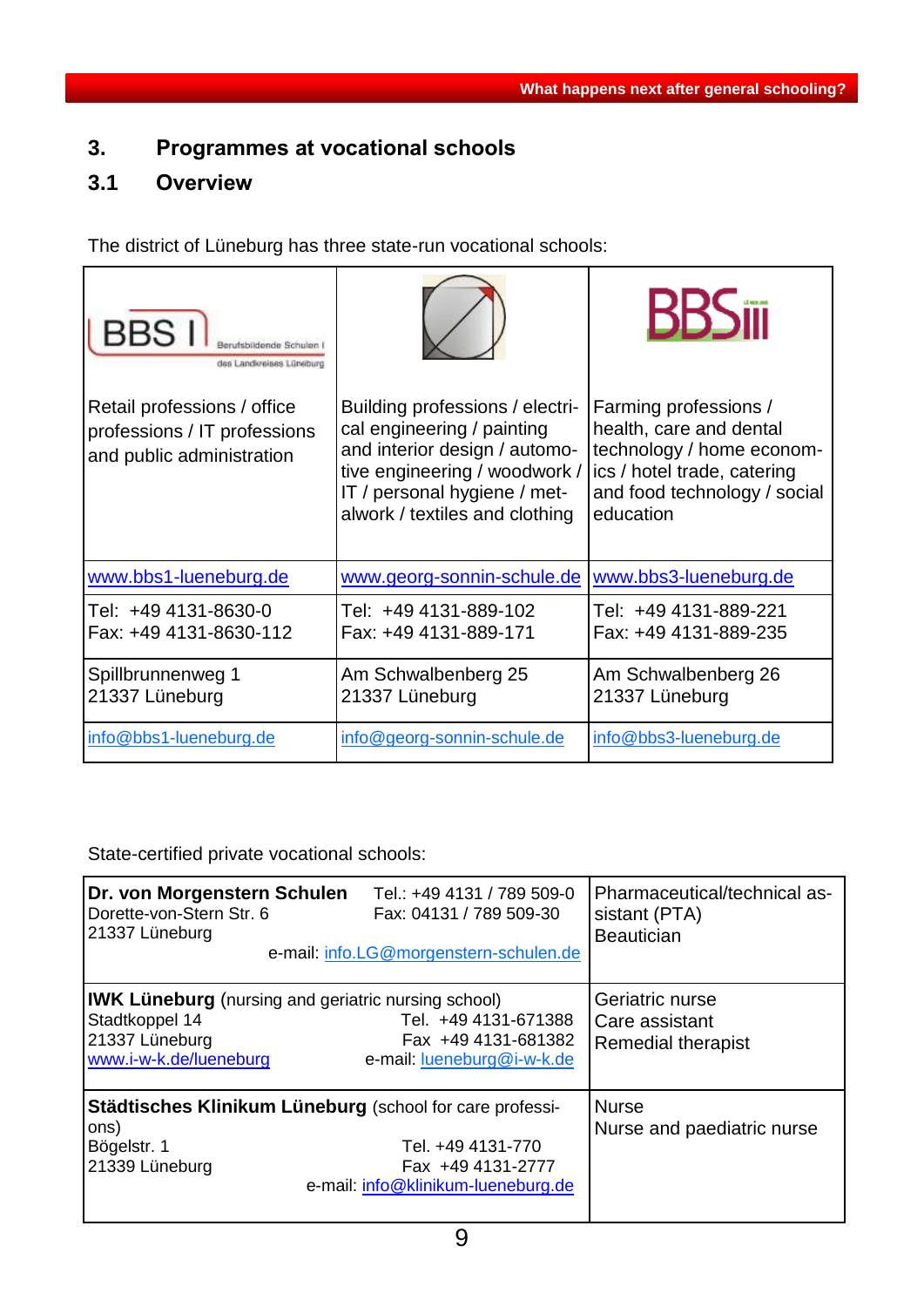# <span id="page-10-0"></span>**3.1.1. Preparatory vocational school (BVJ / BEK)**

|                                                                                                                                    | <b>BBSI</b> | <b>BBS II</b><br>Georg-Sonnin-Schule                                             | <b>BBS III</b>                |
|------------------------------------------------------------------------------------------------------------------------------------|-------------|----------------------------------------------------------------------------------|-------------------------------|
| <b>Preparatory vocational</b><br>year (BVJ)<br>Duration 1 year                                                                     | Not offered | <b>Building</b><br>Automotive technology<br>Painting and interior design         | Home economics<br>and care    |
| <b>Requirements:</b><br>None                                                                                                       |             | <b>Woodwork</b><br>Personal hygiene<br><b>Metalwork</b><br>Textiles and clothing | Home economics<br>and farming |
| <b>Special forms:</b><br>Preparatory work year (AVJ)<br>for remedial school students                                               |             | <b>AVJ</b><br>SFK: Focus area: Technology                                        | <b>SFK</b> focus area         |
| Language acquisition classes<br>(SFK)<br>for immigrants                                                                            |             | Metalwork, Woodwork and<br>textiles                                              | Home economics<br>and care    |
| * GE: Focus area: mental development                                                                                               |             |                                                                                  |                               |
| <b>Vocational foundation</b><br>class (BEK)<br>Duration 1 year                                                                     | Not offered | <b>Building</b><br>Woodwork<br><b>Metalwork</b>                                  | Home economics<br>and care    |
| <b>Requirements:</b><br>Year 9 leaving certificate or<br>Secondary school leaving cer-<br>tificate<br>with grade point average 3.5 |             | Personal hygiene                                                                 |                               |
| or worse<br><b>Qualification:</b><br>Secondary school leaving cer-<br>tificate                                                     |             |                                                                                  |                               |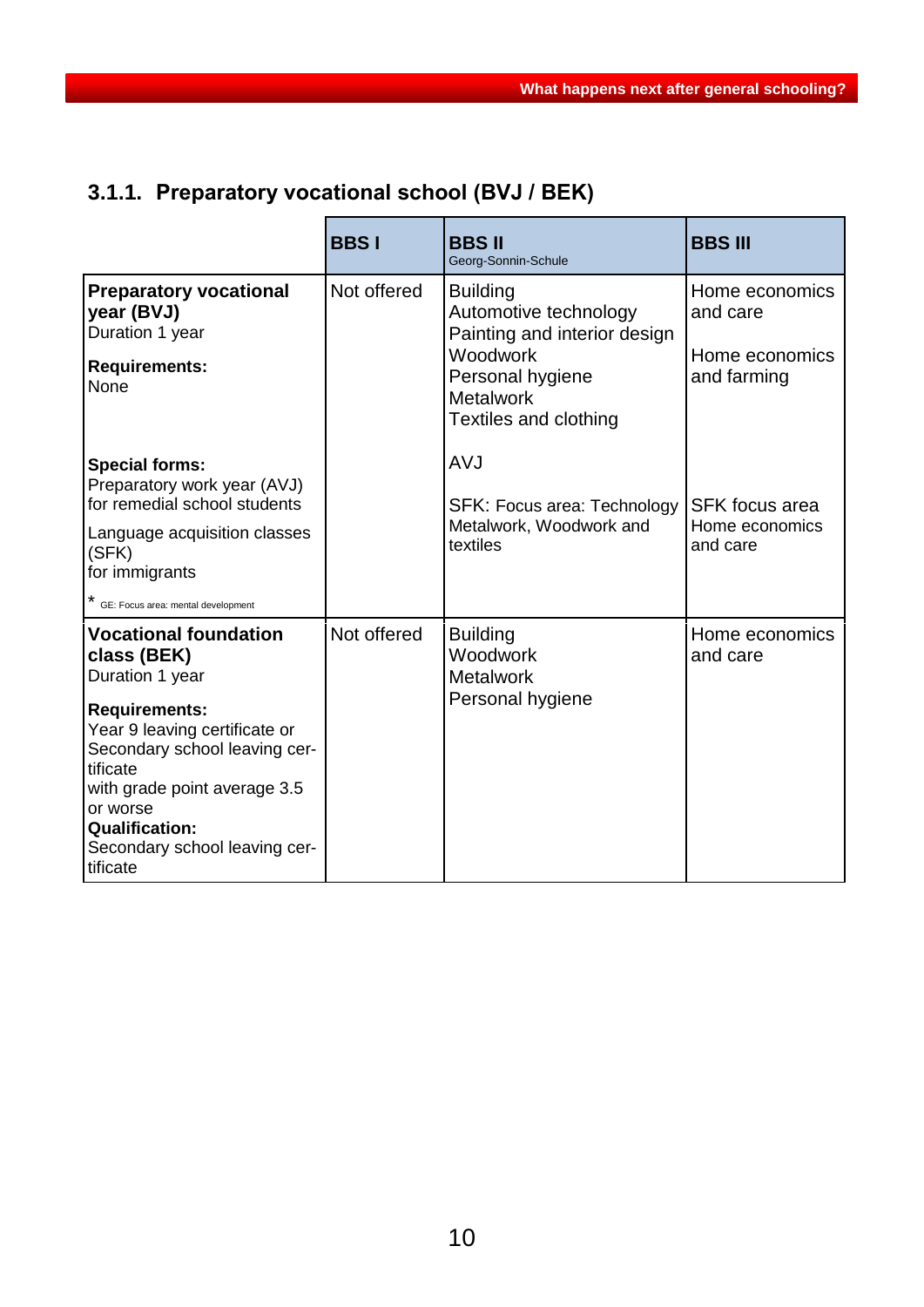# <span id="page-11-0"></span>**3.1.2. Vocational schools (BFS)**

|                                                                                                                                                                                                                                            | <b>BBSI</b>                                                                                                                          | <b>BBSII</b><br>Georg-Sonnin-Schule                                                                                                                                                                                                                                                                                                                                                 | <b>BBS III</b>                                                                                                                                                                                                                                   |
|--------------------------------------------------------------------------------------------------------------------------------------------------------------------------------------------------------------------------------------------|--------------------------------------------------------------------------------------------------------------------------------------|-------------------------------------------------------------------------------------------------------------------------------------------------------------------------------------------------------------------------------------------------------------------------------------------------------------------------------------------------------------------------------------|--------------------------------------------------------------------------------------------------------------------------------------------------------------------------------------------------------------------------------------------------|
| One-year<br>vocational school<br><b>Requirement:</b><br>Secondary school leav-<br>ing certificate<br>Vocational foundation<br>year<br>Advancement to year 2<br>is possible<br><b>Qualification for</b><br>higher<br>school forms           | <b>Business</b><br>Retail                                                                                                            | <b>Building</b><br>(bricklayers, joiners)<br><b>Electrics</b><br>(information and commu-<br>nications technicians)<br><b>Woodwork</b> (carpenters)<br><b>Personal hygiene</b><br>(hairdressers, beauticians)<br><b>Metalwork</b><br>(machinists, metal con-<br>struction technicians, sani-<br>tary/heating, air condition-<br>ing)<br><b>Textiles and</b><br>clothing<br>(tailors) | <b>Farming</b><br><b>Catering</b><br><b>Home economics</b><br>and care<br>(focus on home eco-<br>nomics)                                                                                                                                         |
| <b>Two-year</b><br>vocational school<br><b>Requirement:</b><br>Secondary school leav-<br>ing certificate<br><b>Qualification:</b><br>SEK I - secondary<br>school diploma<br>possibly higher<br>secondary school diplo-<br>ma               | <b>Business</b><br>(year 2 possible in<br>Winsen or Uelzen)<br>Additional<br>requirement:<br>year 1 BFS + grade<br>point average 3.0 | <b>Technology</b><br>(year 2)<br>Additional<br>requirement:<br>year 1 BFS + grade point<br>average 3.0                                                                                                                                                                                                                                                                              | <b>Nutrition, home</b><br>economics and<br><b>care</b> (year 2)<br>Additional<br>requirement:<br>year 1 BFS home eco-<br>nomics and care or<br>year 1 BFS catering<br>+ grade point average<br>3.0<br><b>Social education</b><br>(years 1 and 2) |
| One-year<br>vocational school<br>requirement:<br>SEK I - secondary<br>school diploma<br>Qualification:<br>possibly higher second-<br>ary school diploma I<br><b>Vocational foundation</b><br>year,<br>advancement to year 2<br>in nonnihlo | <b>Business</b><br>Focus areas:<br>- Office work<br>- Retail<br>- Administration                                                     | <b>Building</b><br>Focus area:<br><b>Building construction</b><br><b>Metalwork</b><br>Focus area:<br>Automation technology<br><b>Electrics</b><br>Focus area:<br>Specialist informatics for<br>system integration                                                                                                                                                                   | <b>Catering</b><br><b>Home economics</b><br>and care<br>Focus area:<br>Personal assistance                                                                                                                                                       |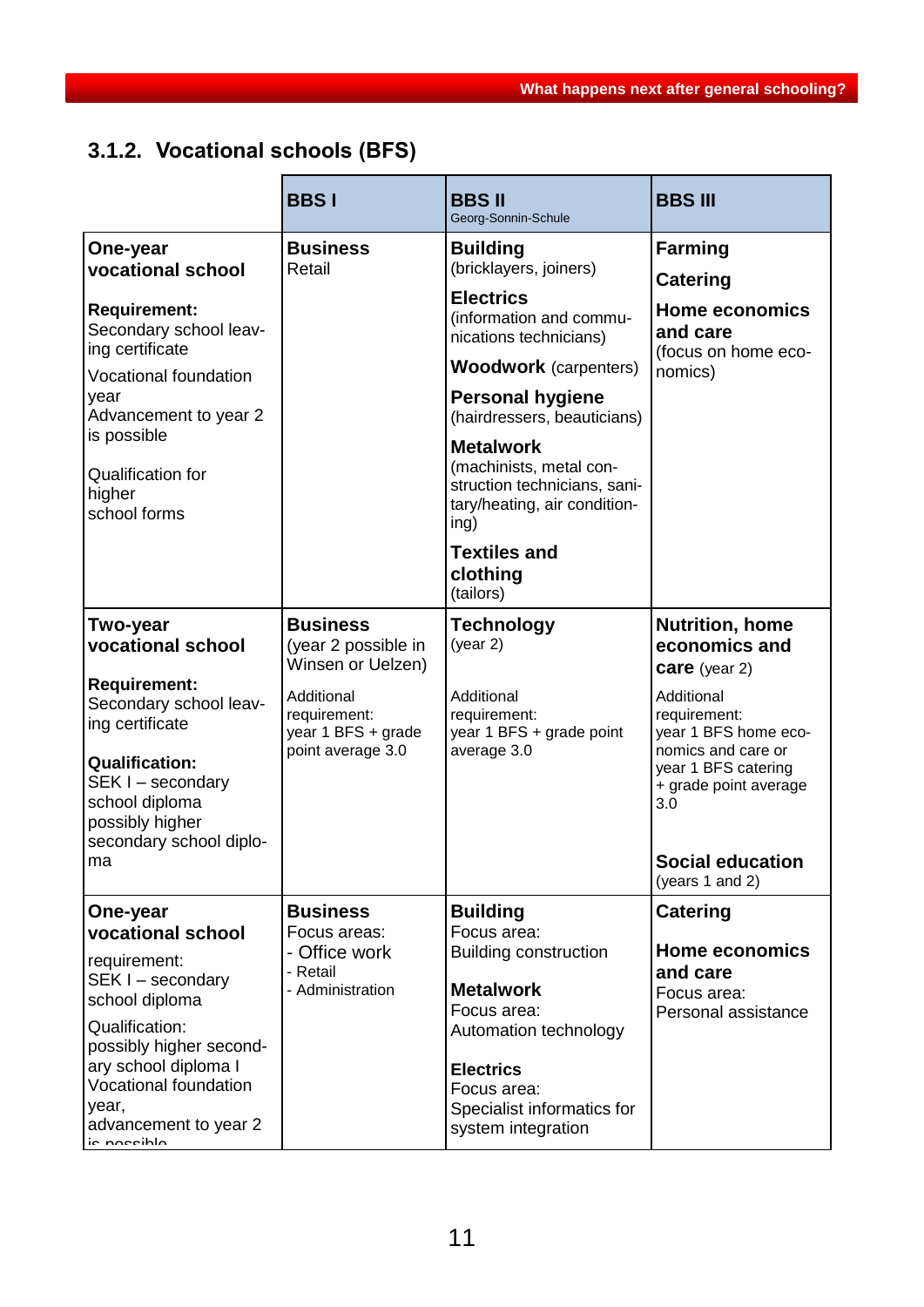# <span id="page-12-0"></span>**3.1.3. Vocational schools offering professional qualification**

|                                                                                                                                                                                                                                                                                                                                                                                                                    | <b>BBSI</b>                                              | <b>BBSII</b><br>Georg-Sonnin-Schule | <b>BBS III</b>                                                                                                                                                                                                                                                                                                                                                                                                                      |
|--------------------------------------------------------------------------------------------------------------------------------------------------------------------------------------------------------------------------------------------------------------------------------------------------------------------------------------------------------------------------------------------------------------------|----------------------------------------------------------|-------------------------------------|-------------------------------------------------------------------------------------------------------------------------------------------------------------------------------------------------------------------------------------------------------------------------------------------------------------------------------------------------------------------------------------------------------------------------------------|
| Two-year<br>vocational school<br>requirement:<br>Secondary school<br>leaving certificate<br><b>Qualification:</b><br>Professional qualifi-                                                                                                                                                                                                                                                                         |                                                          |                                     | Care assistance<br>(years 1 and 2)<br>State-certified<br>care assistant                                                                                                                                                                                                                                                                                                                                                             |
| cation and secondary<br>school diploma I<br>possibly higher<br><b>SEK I qualification</b>                                                                                                                                                                                                                                                                                                                          |                                                          |                                     |                                                                                                                                                                                                                                                                                                                                                                                                                                     |
| Three-year<br>vocational school                                                                                                                                                                                                                                                                                                                                                                                    | Not offered                                              | Not offered                         | <b>Geriatric nursing</b><br>Geriatric nurse                                                                                                                                                                                                                                                                                                                                                                                         |
| <b>Requirement:</b><br>SEK I - secondary school<br>leaving certificate (year<br>10) or<br>secondary school diploma,<br>or apprenticeship as med-<br>ical orderly / geriatric med-<br>ical orderly, or<br>for year 2, completion of<br>BFS for care assistance<br><b>Qualification:</b><br>Professional qualification,<br>SEK I - secondary school<br>diploma, possibly<br>higher SEK I secondary<br>school diploma |                                                          |                                     |                                                                                                                                                                                                                                                                                                                                                                                                                                     |
| Two-year<br>vocational school                                                                                                                                                                                                                                                                                                                                                                                      | <b>State-certified</b><br>business assis-                | <b>State-certified</b><br>IT        | <b>State-certified</b>                                                                                                                                                                                                                                                                                                                                                                                                              |
| <b>Requirement:</b><br>$SEKI -$<br>secondary school<br>diploma<br><b>Qualification:</b><br>Professional qualifi-<br>cation, possibly high-<br>er SEK I - secondary<br>school diploma                                                                                                                                                                                                                               | tant for<br>foreign lan-<br>guages and<br>correspondence | assistant                           | social care assistant<br>Focus areas:<br>Personal assistance, year 2<br>Additional requirements:<br>BFS home economics/care, per-<br>sonal assistance, or<br>BFS care assistance, or<br>BFS nutrition, home economics<br>and care<br>Additional curriculum for technical<br>university entrance qualifications is<br>possible.<br>Social education, years 1 and<br>2<br>Advancement to year 2 with 2nd<br>year BFS social education |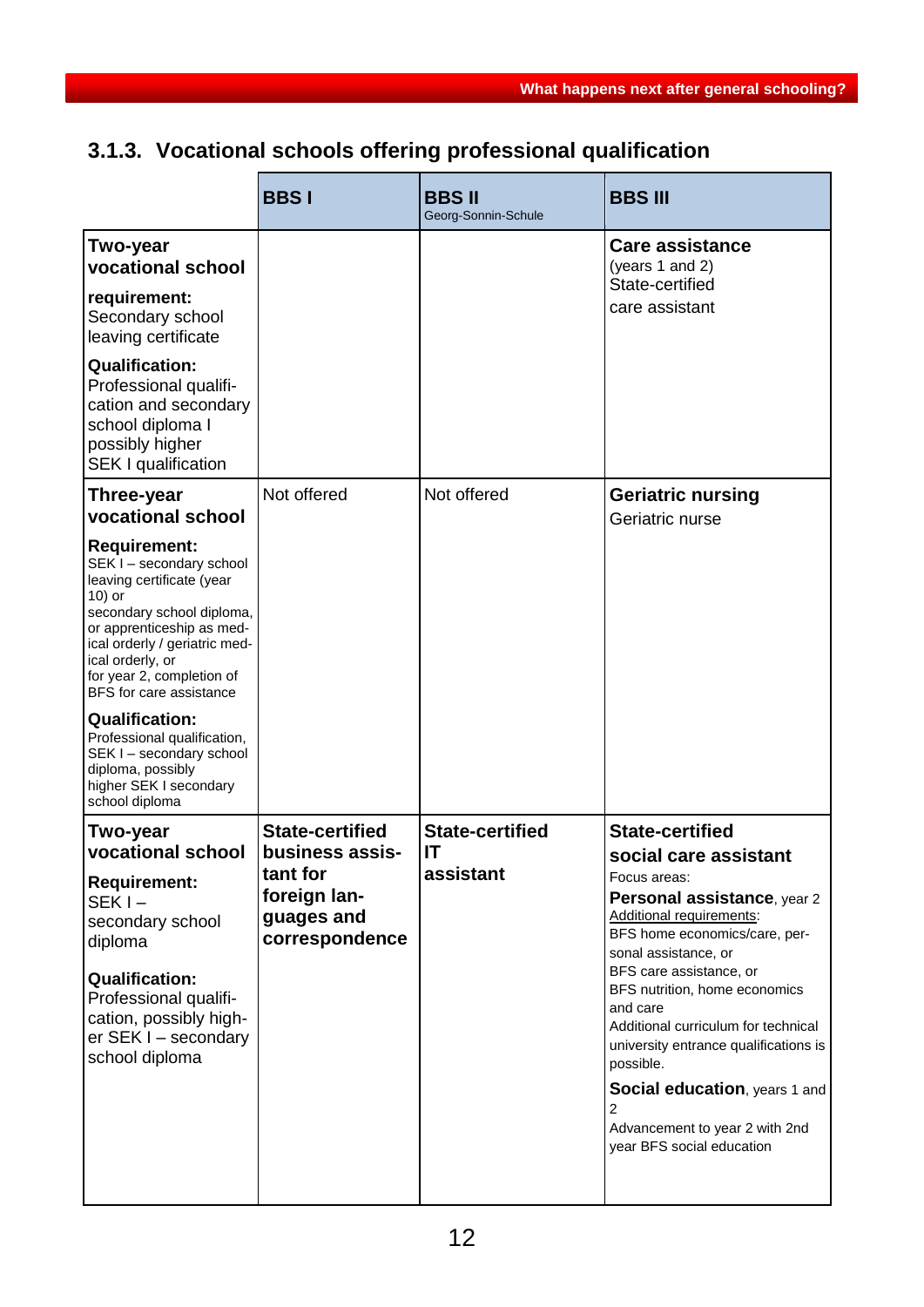|  | <b>State-certified farm-</b><br>ing/technical      |
|--|----------------------------------------------------|
|  | assistant<br>Focus area:<br><b>Crop production</b> |
|  |                                                    |
|  |                                                    |
|  |                                                    |

# <span id="page-13-0"></span>**3.1.4. Technical colleges**

|                                                          | <b>BBSI</b> | <b>BBS II</b><br>Georg-Sonnin-Schule                                                                                                                                                                                                                                | <b>BBS III</b>                                                                                                                                                                                                                                            |
|----------------------------------------------------------|-------------|---------------------------------------------------------------------------------------------------------------------------------------------------------------------------------------------------------------------------------------------------------------------|-----------------------------------------------------------------------------------------------------------------------------------------------------------------------------------------------------------------------------------------------------------|
| One-year tech-<br>nical college<br>(1.5 years part-time) | Not offered | Not offered                                                                                                                                                                                                                                                         | Farming:<br>For farmers Focus area<br>Farming<br><b>Qualification:</b><br>State-certified farmer                                                                                                                                                          |
| Two-year tech-<br>nical college                          | Not offered | Not offered                                                                                                                                                                                                                                                         | <b>Social education</b><br>For social care assistants<br><b>Qualification:</b><br>State-certified preschool teacher                                                                                                                                       |
| <b>Technical college,</b><br>part-time                   | Not offered | <b>Mechatronics</b><br>(4 years part-time)<br>For mechatronic techni-<br>cians or electronic tech-<br>nicians for operating<br>technology<br><b>Qualification: State-</b><br>certified technician<br>For more information, visit:<br>www.georg-sonnin-<br>schule.de | <b>Hotel and</b><br>catering business<br>(3 years part-time)<br>For graduates of relevant<br>professions in the industry<br><b>Qualification:</b><br>State-certified business manager<br>For more information, visit:<br>www.hotelfachschule-lueneburg.de |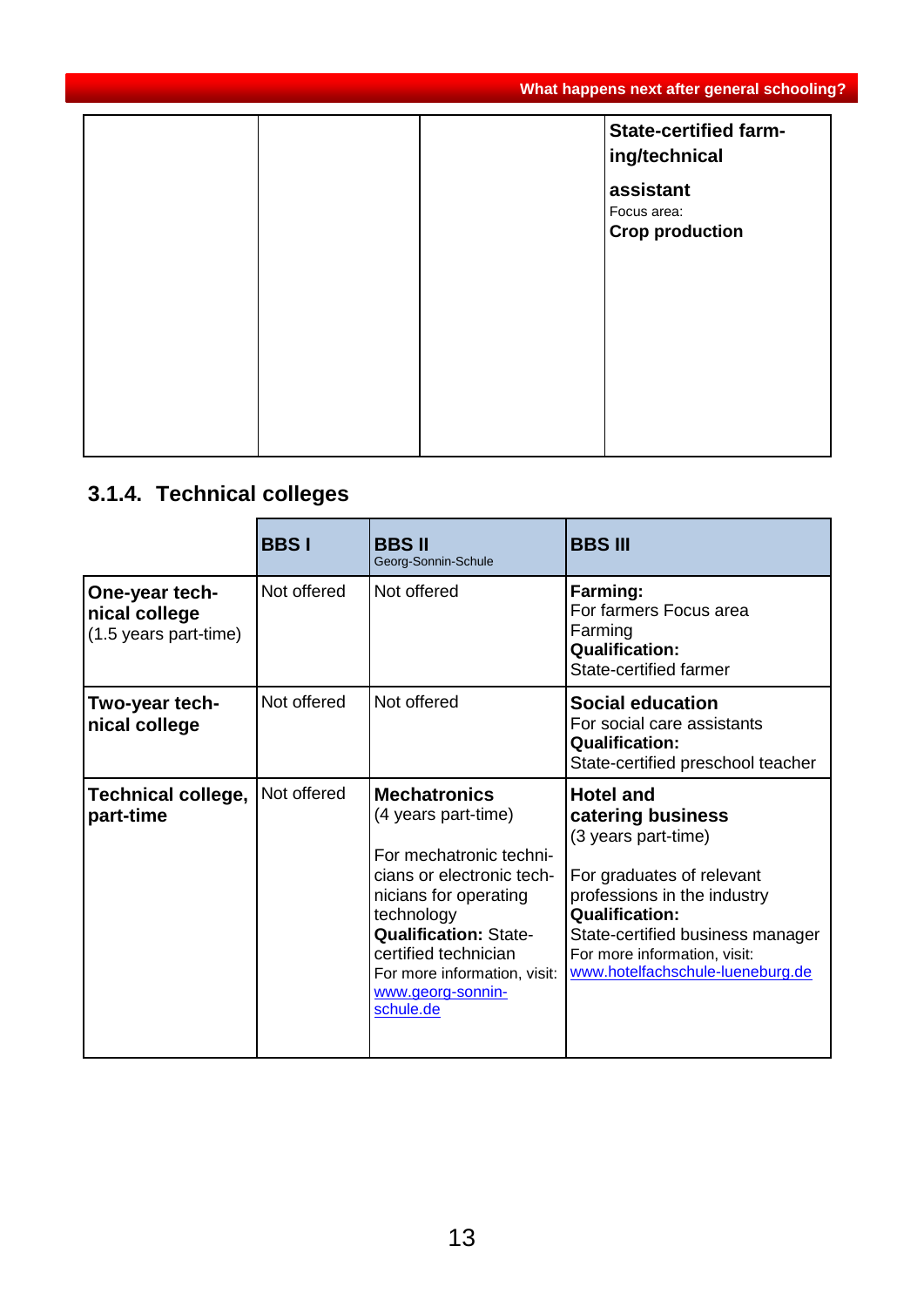#### **What happens next after general schooling?**

## <span id="page-14-0"></span>**3.1.5. Higher technical college (FOS)**

|                                                                                                                                                                                                                  | <b>BBSI</b>                                                                                                                                                                                                      | <b>BBSII</b><br>Georg-Sonnin-Schule    | <b>BBS III</b> |
|------------------------------------------------------------------------------------------------------------------------------------------------------------------------------------------------------------------|------------------------------------------------------------------------------------------------------------------------------------------------------------------------------------------------------------------|----------------------------------------|----------------|
| One and<br>two-year<br>higher technical<br>college                                                                                                                                                               | <b>Informatics</b><br>(year 11 and 12)<br><b>Administration and</b><br>judicial administra-                                                                                                                      | <b>Technology</b><br>(years 11 and 12) | Not offered    |
| <b>Requirement:</b><br>SEK I - secondary<br>school diploma,<br>additionally if begin-<br>ning<br>in year $11$ :<br>one-year internship<br>position<br>if beginning in year<br>12:<br>completed<br>apprenticeship | tion<br>(years 11 and 12)<br><b>Business</b><br>(years 11 and 12)<br>under certain<br>circumstances:<br>Advancement to year 13<br>of the higher vocational<br>college<br>(only possible in Stade or<br>Hannover) |                                        |                |
| <b>Qualification:</b><br><b>Technical university</b><br>entrance qualifica-<br>tions                                                                                                                             |                                                                                                                                                                                                                  |                                        |                |

## <span id="page-14-1"></span>**3.1.6. Vocational grammar school**

|                                                                                                                            | <b>BBSI</b>     | <b>BBS II</b><br>Georg-Sonnin-Schule                                                                                      | <b>BBS III</b>                                                                                                     |
|----------------------------------------------------------------------------------------------------------------------------|-----------------|---------------------------------------------------------------------------------------------------------------------------|--------------------------------------------------------------------------------------------------------------------|
| <b>Vocational</b><br>grammar school<br>Duration: 3 years<br><b>Requirement:</b><br>Higher<br>secondary school<br>diploma I | <b>Business</b> | <b>Technology</b><br>Focus areas:<br>- Structural engineer-<br>ing<br>- Electrical engineer-<br>ing<br>- Metal technology | <b>Health</b><br>and social affairs<br>Focus areas:<br>- Home economics<br>- Social education<br>- Health and care |
| <b>Qualification:</b><br>General university<br>entrance qualifica-<br>tions                                                |                 |                                                                                                                           |                                                                                                                    |

## <span id="page-14-2"></span>**4. Central registration at "Schüler-online"**

Students have enrolled for courses at the vocational schools using the central registration system "Schüler-online" since 2010.

Visit the following link to enrol: **[www.schueleranmeldung.de](http://www.schueleranmeldung.de/)**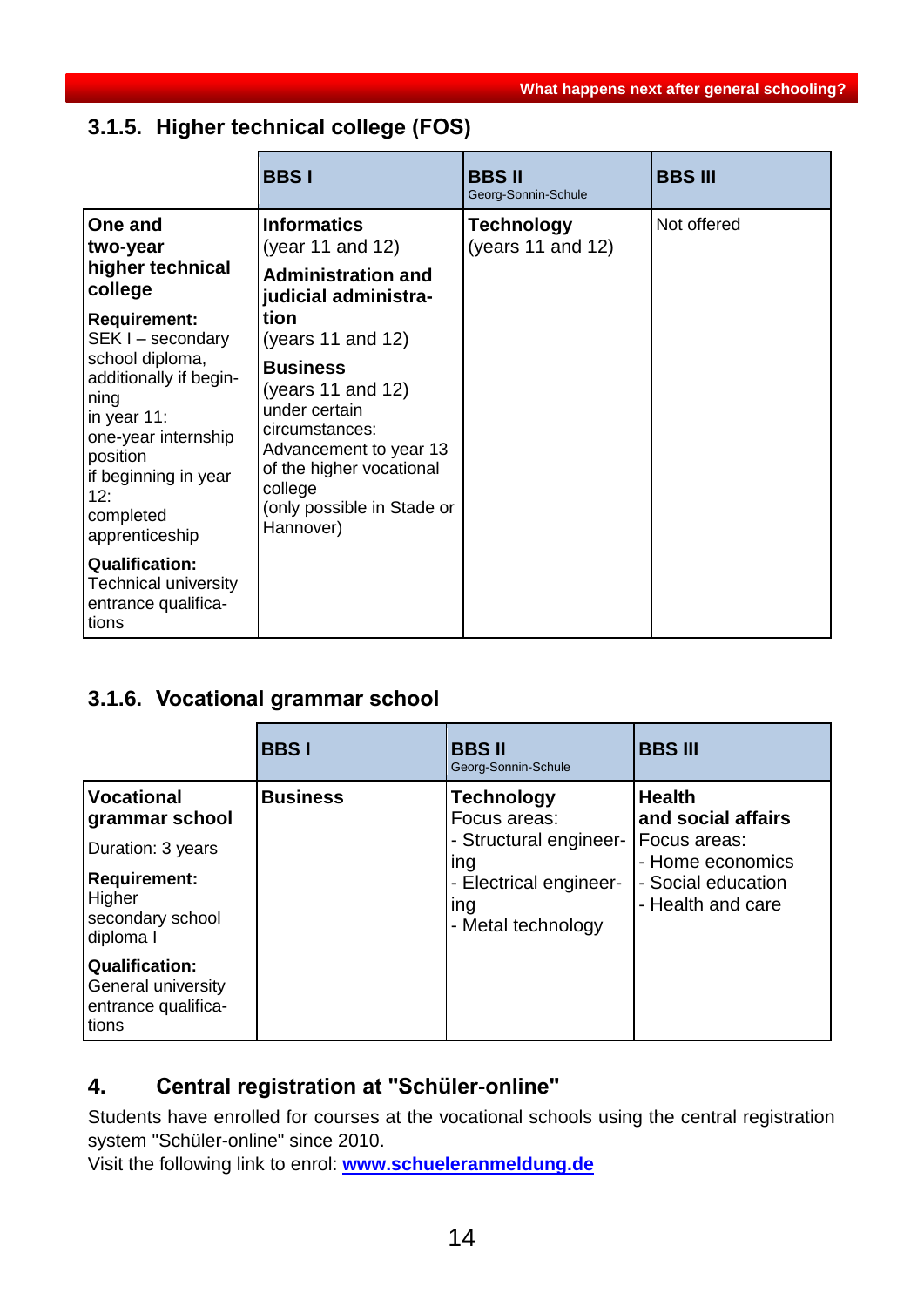#### **The enrolment process**

Students at state-run, general schools of the Hanse city in the district of Lüneburg receive an **initial password** from their schools, which they use to sign in the first time (login). They are then required to select a personal password comprising at least six characters and one special character.

Students who would like to move to the vocational schools from other schools (e.g. private schools) or from other arrangements (programmes) can sign in using their surname, first name, date of birth and a password they select themselves. Students are required to provide a valid e-mail address in the event that they **forget their password**; a link to reset the password is then sent to this address.

Each student is allowed to register for several courses in their own order of preference. They are advised to register for no more than three courses. The first choice should be put in first place to avoid any confusion in regard to ranking. Before they sign out, students will be shown the list of courses for which they wish to enrol and their order of preference. Then they are asked whether the information is correct. A clear message is also shown informing them that the registration process will not be complete until they have submitted the **necessary documents** and the **printed registration form** to the school offering the course.

#### **Dates:**

Period for *online* registration: **Start of January to the end of February:** any different dates will be announced in good time on the Schüler-online website.

Students with an apprenticeship contract can register at any time. Nonetheless, the training companies remain responsible for binding registrations with the vocational college.

#### **From March/April:**

Acceptance decisions at the vocational schools

#### **Probably after the Easter holidays:**

Letters of acceptance (for school places) are sent to the students. Anyone left empty handed may be invited to attend student counselling. The students at the respective vocational schools must confirm their acceptance of the school place.

#### <span id="page-15-0"></span>**5. (Financial) assistance and support**

Students requiring assistance with their career choices, looking for a suitable apprenticeship position or who require assistance at school and in the company during their apprenticeship are invited to contact the following institutions. These institutions can also be contacted for assistance while the students are attending a general school.

#### <span id="page-15-1"></span>**5.1. Youth Employment Agency**

A large number of public institutions have come together in the Youth Employment Agency Lüneburg to help young people negotiate their path into the world of work.

- The Career and Student Advisory Service at the Employment Agency
- The Job Center in the district of Lüneburg
- The district/Hanse city of Lüneburg with the Pro–Aktiv–Center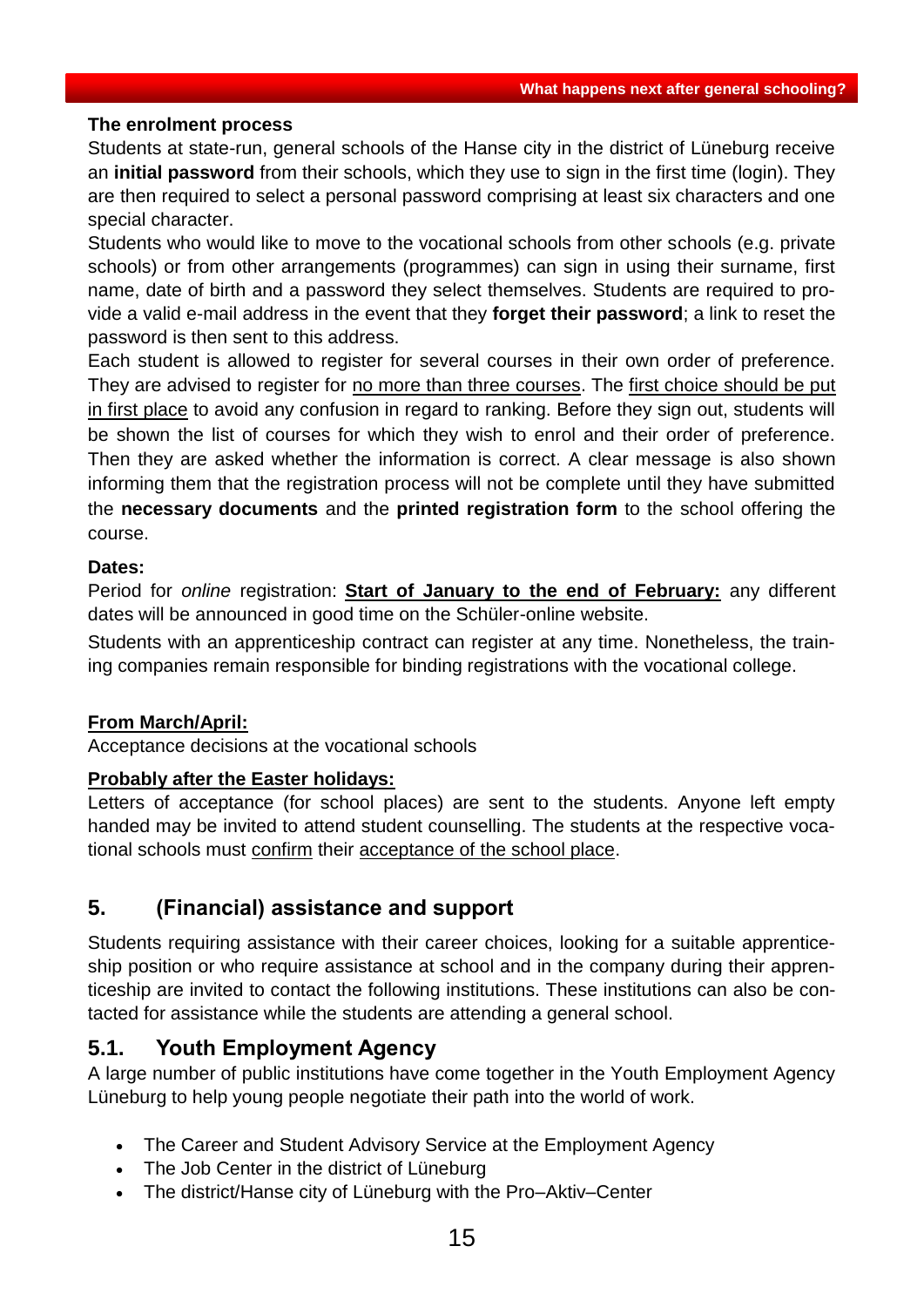





Youth Employment Agency Lüneburg Free hotline: 0800 4 5555 00 (8:00 am–6:00 pm) An den Reeperbahnen 2 e-mail: info@jba-lueneburg.de 21335 Lüneburg **Internet:** Www.jba-lueneburg.de

**Opening hours:**

Thursday: 8:00 am–12:00 pm

Monday to Wednesday: 8:00 am–12:00 pm 2:00 pm–6:00 pm Friday: 8:00 am–12:00 pm

## <span id="page-16-0"></span>**5.2. AWO Youth Immigration Services**

This institute offers one-on-one and family counselling for non-Germans, as well as accompaniment to authorities (possibly with interpreters), help groups and support in the integration process.



 AWO Soziale Dienste gGmbH Tel. +49 4131-40900-13 Auf dem Meere 41 Fax +49 4131-40900-10 21335 Lüneburg e-mail: [migration@awosozial.de](mailto:migration@awosozial.de)

## <span id="page-16-1"></span>**5.3. Educational Advise Services Lüneburg**

The Educational Advice Services Lüneburg provides initial orientation and accompanies you as you make decisions about your career and continued education.

Bildungsberatung Lüneburg

Bildungsberatung Lüneburg Tel. +49 4131-15 66 555

Kalandstraße 31 e-mail: info@bildungsberatung-lueneburg.de 21335 Lüneburg www.bildungsberatung-lueneburg.de

## <span id="page-16-2"></span>**5.4. SES / VERA**

Training consultants help young people to achieve their educational goals in case they encounter difficulties. They join with the young people to find solutions to improve learning motivation, to improve social skills and to overcome everyday problems.



Ulla Zajons Regional Coordinator for the VerA Initiative

> Tel.: +49 4133 5181178 Mobile: +49 163 4477085 [lueneburg@vera.ses-bonn.de](mailto:lueneburg@vera.ses-bonn.de) [www.vera.ses-bonn.de](http://www.vera.ses-bonn.de/)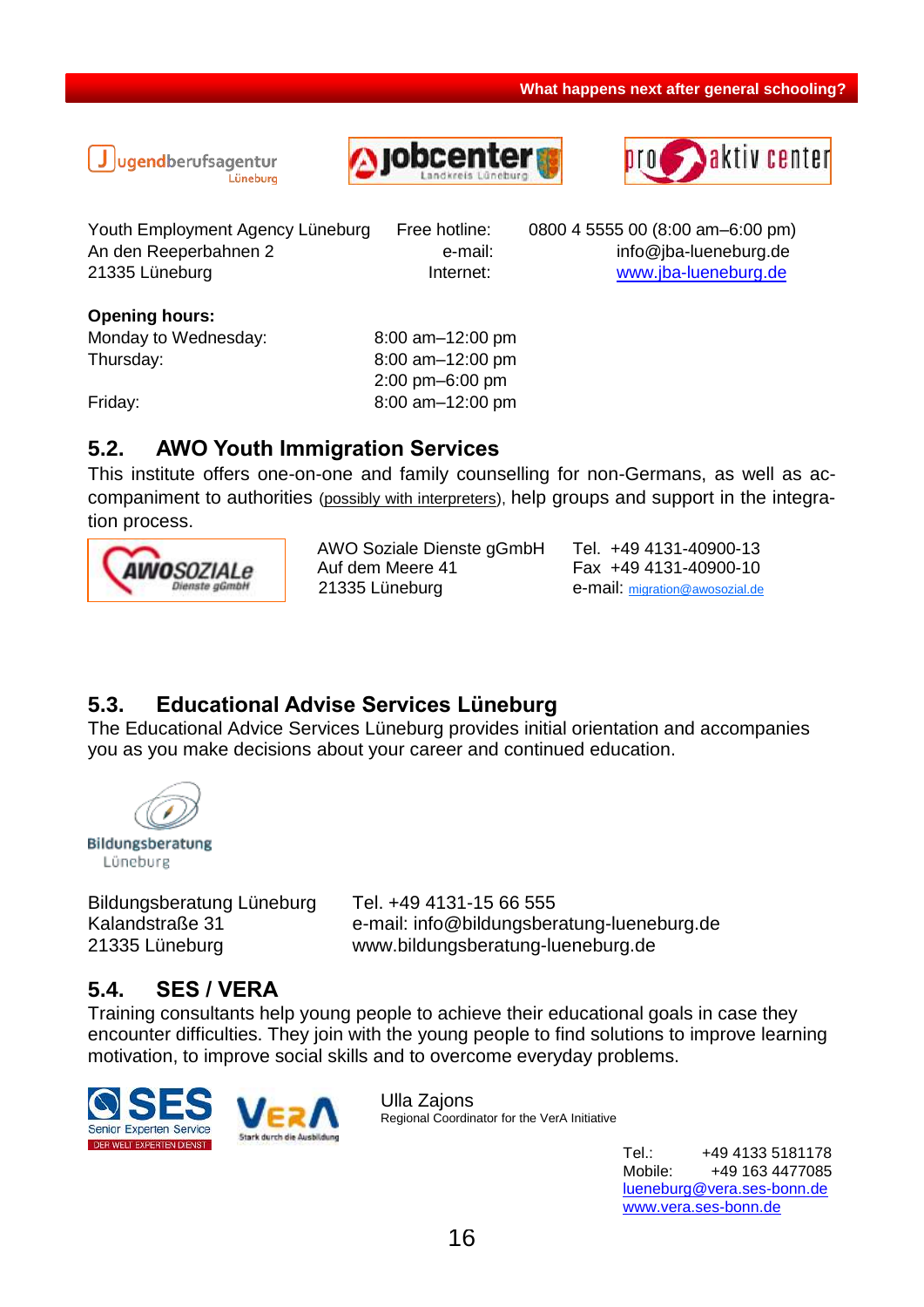

Ralf Klatt (Head of Training) Tel.: +49 4131 – 712 143 Chamber of Trade Braunschweig – Lüneburg – Stade Fax: +49 4131 – 712 213 Stresemannstraße 2 e-mail: klatt@hwk-bls.de 21335 Lüneburg www.hwk-bls.de

## <span id="page-17-0"></span>**5.5. Ausbildungsbrücke**

Ausbildungsbrücke is an organisation that helps school leavers without an apprenticeship position to find one that suits their interests and abilities.

An apprenticeship mentor or tutor makes a substantial contribution to improving the prospects of individual students, as well as the success of the cooperating companies.



Die Ausbildungsbrücke in Lüneburg General Coordinator: Heinrich Bär Heiligengeiststr. 31 Tel: +49 4131 – 18475

21335 Lüneburg e-mail: heinrich.baer@patenmodell.de

## <span id="page-17-1"></span>**5.6. Education and Integration Office (BIB)**

The Education and Integration Office in Lüneburg has been open since July 2012. Its main duties include networking, coordination and optimisation of programmes for the transitional period between school and professional life, as well the integration of immigrants.



Education and Integration Office Lüneburg Am Schwalbenberg 24 21337 Lüneburg

Contact: Ms Karin Kuntze, Ms Svenja Feßel Tel.: +49 4131-96985-24 /-20 /-23 e-mail: [karin.kuntze@landkreis.lueneburg.de](mailto:karin.kuntze@landkreis.lueneburg.de)  svenja.fessel@landkreis.lueneburg.de

## <span id="page-17-2"></span>**5.7. Support during vocational training (ABH)**

The Careers Advisory Service at the Employment Agency provides free support in the event that the apprentice encounters difficulties at school, poor grades or other problems during their vocational training. Apprentices will receive assistance preparing for tests and examinations, support in everyday concerns or in the event of other difficulties in the company or at school. Applications to: (refer to 5.9.)

#### <span id="page-17-3"></span>**5.8.** Student BAföG (financial assistance)

Students are entitled to apply for financial assistance (student BAföG) if they attend any of a number of schools. But there are other factors beside the school form that decide eligibility, e.g. it is relevant whether the applicant still lives in the parental home or whether he or she has moved into their own household for an important reason. For instance, students who still live with their parents and would like to attend a regular grammar school beyond year 10 or a higher technical college beyond year 11 (without a professional qualification) will not be entitled to financial assistance in most cases. In contrast, students may be eligi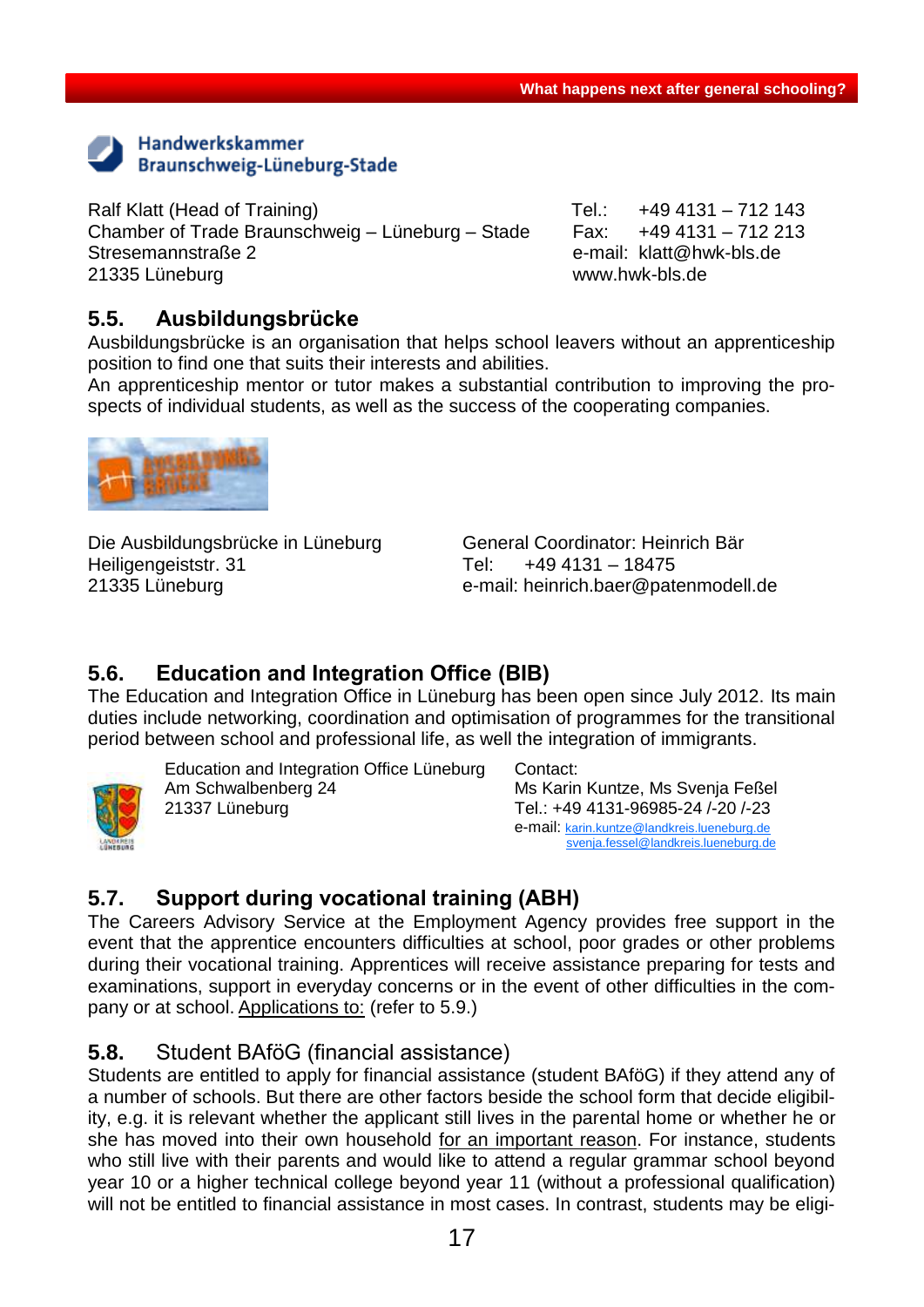ble in these cases if they no longer live with their parents and can prove that the school is either too far away from their parental home, they already have their own household and are responsible for children or are or have been married.

Section 8 German Federal Training Assistance Act (BAföG) states that citizens of the European Union and other foreign nationals are entitled to apply for BAföG if they can prove they have a residence permit and otherwise satisfy the eligibility requirements. For further information, visit: www.bafoeg-aktuell.de/cms/bafoeg/schueler-bafoeg.html

Applications to:

Landkreis Lüneburg, FD 54-Jugend und Familie (Gebäude 2, Eingang H, 2. Stock, Zimmer 237 u. 238) Auf dem Michaeliskloster 4 Tel. +49 4131-26-1710 Mr Wilhus / 26-1384 Ms Hornig 21335 Lüneburg Fax +49 4131-26-2706 / 26-2384

#### <span id="page-18-0"></span>**5.9. Financial support during vocational training (BAB)**

Subject to application, the Employment Agency will provide financial support in addition to the apprentice's wages in order to enable a person to complete an apprenticeship in a recognised apprenticeship profession with a company or educational institution. Certain conditions must be satisfied, for instance the apprentice must not live in his or her parental home, as the training company is located too far away. Apprentices who are 18 or older, are or were married or in a civil partnership or have at least one child are also entitled to apply for BAB, even if they live at a reasonable distance from their parental home.

For further information, visit:

[https://www.arbeitsagentur.de/web/content/DE/BuergerinnenUndBuerger/Ausbildung/FinanzielleHilfen/Beruf](https://www.arbeitsagentur.de/web/content/DE/BuergerinnenUndBuerger/Ausbildung/FinanzielleHilfen/Berufsausbildungsbeihilfe/Detail/index.htm?dfContentId=L6019022DSTBAI485769) [sausbildungsbeihilfe/Detail/index.htm?dfContentId=L6019022DSTBAI485769](https://www.arbeitsagentur.de/web/content/DE/BuergerinnenUndBuerger/Ausbildung/FinanzielleHilfen/Berufsausbildungsbeihilfe/Detail/index.htm?dfContentId=L6019022DSTBAI485769)

#### Applications for financial support during vocational training:

| Employment Agency Lüneburg-Uelzen Tel.: 0800 /4 5555 00 |                                            |
|---------------------------------------------------------|--------------------------------------------|
| An den Reeperbahnen 2                                   | Fax: +49 4131 / 745 342                    |
| 21335 Lüneburg                                          | e-mail: Lueneburg-Uelzen@arbeitsagentur.de |

#### <span id="page-18-1"></span>**6. Imprint**

#### **Publishers:**

**Region of Learning, Lüneburg** Am Schwalbenberg 24 21337 Lüneburg

Tel. +49 4131-96985-22 Fax +49 4131-96985-30 e-mail: [info@rdl-lueneburg.de](mailto:rydzyk@rdl-lueneburg.de)

#### **AWO Youth Immigration Services**

AWO Soziale Dienste gGmbH Auf dem Meere 41 21335 Lüneburg

Tel. +49 413140900-13 Fax +49 413140900-10 e-mail: [migration@awosozial.de](mailto:migration@awosozial.de)